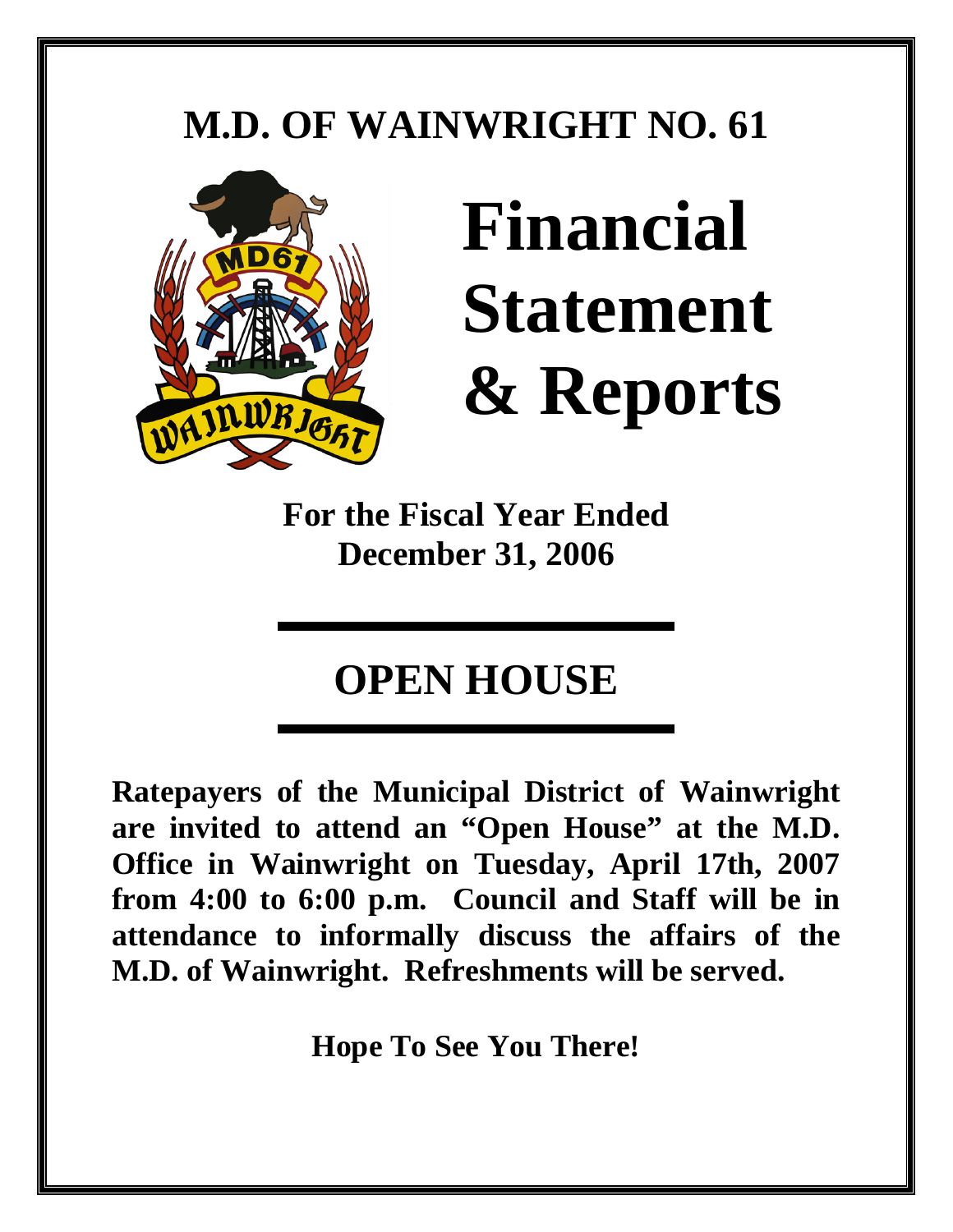

#### AUDITORS' REPORT

To the Members of Council:

I have audited the Consolidated Statement of Financial Position of the Municipal District of Wainwright No. 61 as at December 31, 2006 and the Statement of Operating Fund Activities, Statement of Capital Fund Activities and Change in Fund Balance, Statement of Operating Fund Accumulated Surplus, Statement of Equity in Capital Assets, Statement of Reserves, Consolidated Statement of Changes in Financial Position and Schedules 1 through 11 supporting these statements for the year then ended. These financial statements are the responsibility of the Municipality's management. My responsibility is to express an opinion on these financial statements based on my audit.

I conducted my audit in accordance with Canadian generally accepted auditing standards. Those standards require that I plan and perform an audit to obtain reasonable assurance whether the financial statements are free of material misstatement. An audit includes examining, on a test basis, evidence supporting the amounts and disclosures in the financial statements. An audit also includes assessing the accounting principles used and significant estimates made by management, as well as evaluating the overall financial statement presentation.

In my opinion, these financial statements present fairly, in all material respects, the financial position of the Municipal District of Wainwright No. 61 as at December 31, 2006 and the results of its financial activities and the changes in its financial position for the year then ended in accordance with Canadian generally accepted principles.

n for the year then ended in accorda<br>Jonald W Zeaman onald L Yeaman)<br>Professional Corporation

Wainwright, Alberta February 9, 2007

Chartered Accountant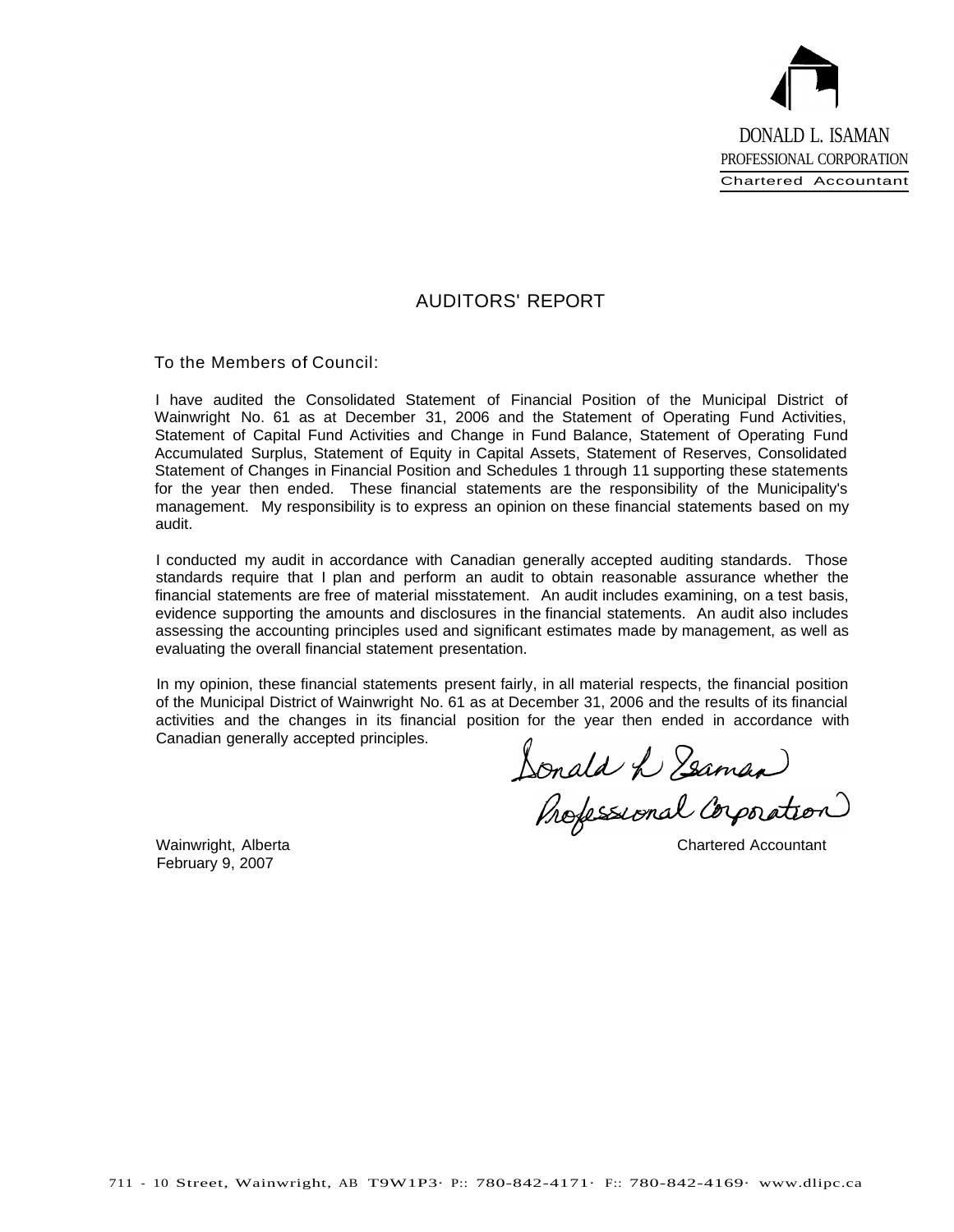#### **2006 Reeves Report**

On behalf of Council, I am pleased to provide you with the highlights of the M.D. of Wainwright's operations for the 2006 fiscal year.

In 2006, our construction crew built or rebuilt approximately 23 km of road. For the new construction season this year, our crew welcomed a new 2006 Terex 14 Scraper to the fleet in exchange for one older model. We are currently running eight (8) scrapers on our crew. The reduced number of machines makes the crew more manageable and reasonable to staff considering the shortage in the labour market. While our own crew was very busy working on regular construction projects, the M.D. used a private contractor to complete a major road upgrade initiative north of Irma. The project included the grade improvement of nine miles of road in preparation paving. Some of the paving was completed in 2006, but due to the weather late in the year, the remainder will be completed in early 2007. The grade portion of the project was funded in part through a \$1.5 million Resource Road Program Grant and \$1 million from the Alberta Municipal Infrastructure Program was used for the paving portion of the project.

In 2006 we conducted maintenance on 137 km of oiled road this year. This is a considerable increase from previous years, which average less than 100 km per year. This is thanks to our very efficient oiling crew and favourable weather. This is the year we all experienced our oil increasing from \$290 per cubic metre to just under \$500. This had significant impact on our oiling budget. However, we continued with our oiling program as scheduled to maintain our critical oiled road infrastructure.

Road maintenance continued as usual with 115,000 yards of gravel applied to our gravel roads. We use both private contractors and our own trucks to haul and spread gravel. We are maintaining our maintenance grader fleet at seven (7) graders with one additional grader being used to supplement other graders where it is needed. The moisture received this spring and fall has resulted in our gravel roads requiring extra attention this year. Our very capable operators are doing a great job in maintaining our infrastructure considering the circumstances. This year we crushed 110,000 yards of gravel to try and keep up to the demands of gravel for the municipality.

In addition, we have paved Airport Road just south of the Town of Wainwright. This 6 km project was a \$1.6 million initiative benefiting many of our ratepayers living in the most densely populated area of our municipality. The Town of Wainwright is sharing the cost of a small portion of the road located within its borders. We are pleased to have such a positive relationship with our urban neighbors on joint ventures such as this.

As indicated in the attached reports from our Development Officer and Agricultural Fieldsman's ,the development and agricultural services departments continue to be an integral part of our municipality's operation.

In closing, I would like to express my sincere gratitude to Council, Administration and all M.D. employees for their continued support throughout this last year.

Respectfully Submitted, Bob Barss, Reeve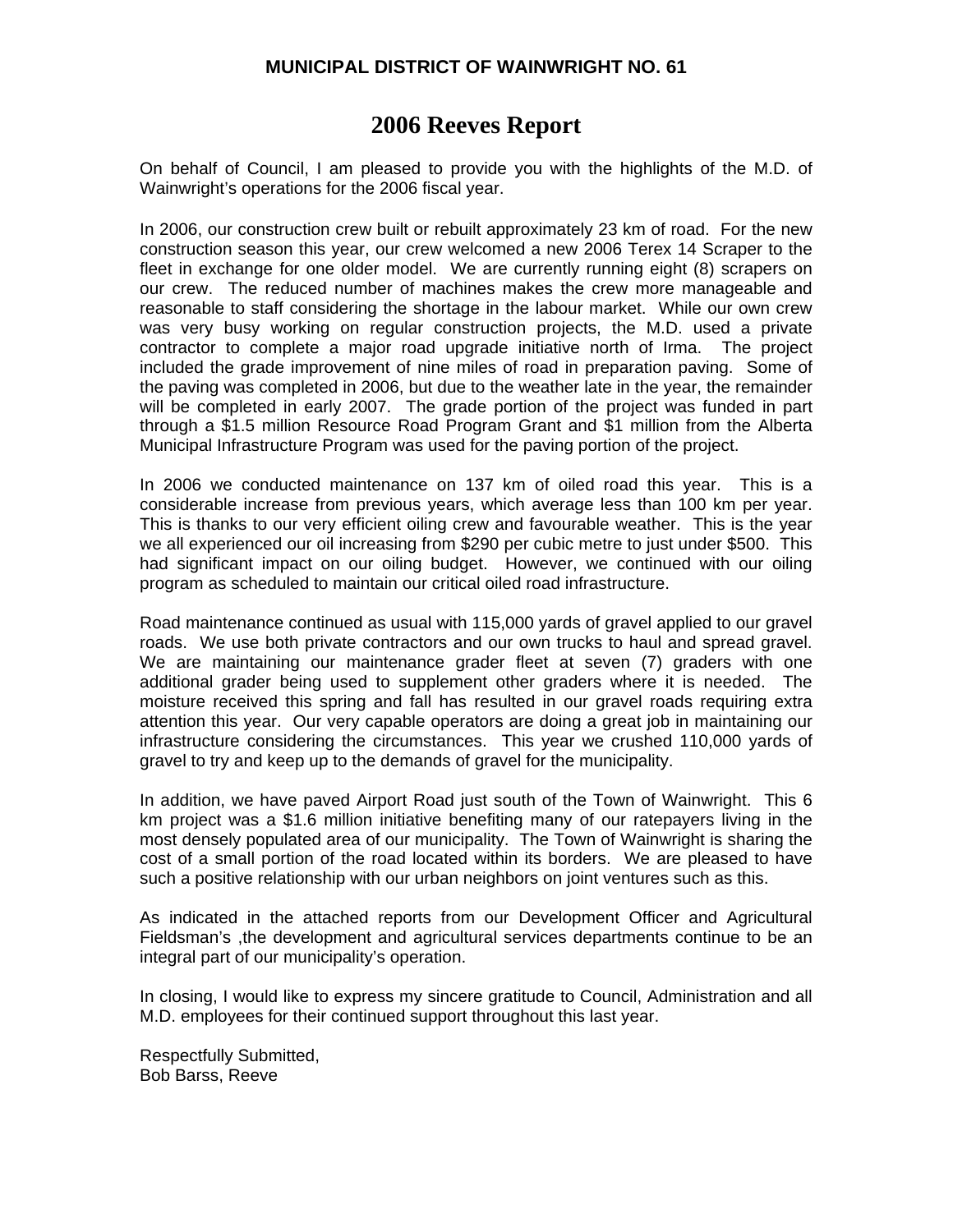#### **CONSOLIDATED STATEMENT OF FINANCIAL POSITION DECEMBER 31, 2006**

|                                                               | 2006                  | 2005                  |
|---------------------------------------------------------------|-----------------------|-----------------------|
| <b>ASSETS</b>                                                 |                       |                       |
| <b>FINANCIAL ASSETS</b>                                       |                       |                       |
| Cash and temporary investments (Note 2)                       | 15,662,434            | 16,082,738            |
| Taxes and grants in lieu receivables (Note 3)                 | 217,131               | 287,321               |
| Trade and other receivables                                   | 2,090,495             | 314,416               |
| Long term accounts receivable (Note 4)                        | 17,970,060            | 35,800<br>16,720,275  |
|                                                               |                       |                       |
| PHYSICAL ASSETS                                               |                       |                       |
| Inventory for consumption (Note 5)<br>Capital assets (Note 6) | 443,948<br>20,584,617 | 418,200<br>19,872,554 |
|                                                               | 21,028,565            | 20,290,754            |
|                                                               |                       |                       |
| <b>TOTAL ASSETS</b>                                           | 38,998,625            | 37,011,029            |
| <b>LIABILITIES</b>                                            |                       |                       |
| <b>LIABILITIES</b>                                            |                       |                       |
| Accounts payable and accrued liabilities                      | 2,374,760             | 1,185,444             |
| Deferred revenue (Note 7)                                     | 311,043               | 280,000               |
| Trust funds (Note 8)                                          | 64,768                | 46,688                |
|                                                               | 2,750,571             | 1,512,132             |
| MUNICIPAL EQUITY                                              |                       |                       |
| <b>FUND BALANCES</b>                                          |                       |                       |
| Operating fund accumulated surplus                            | 2,905,501             | 2,740,104             |
| Reserves (Note 10)                                            | 12,757,936            | 12,886,240            |
| TOTAL FUND BALANCES                                           | 15,663,437            | 15,626,344            |
| EQUITY IN CAPITAL ASSETS                                      | 20,584,617            | 19,872,553            |
|                                                               | 36,248,054            | 35,498,897            |
| TOTAL LIABILITIES AND MUNICIPAL EQUITY                        | 38,998,625            | 37,011,029            |
| SIGNED ON BEHALF OF COUNCIL:                                  |                       |                       |
|                                                               |                       |                       |

**REEVE** DEPUTY REEVE V çv

STATEMENT 1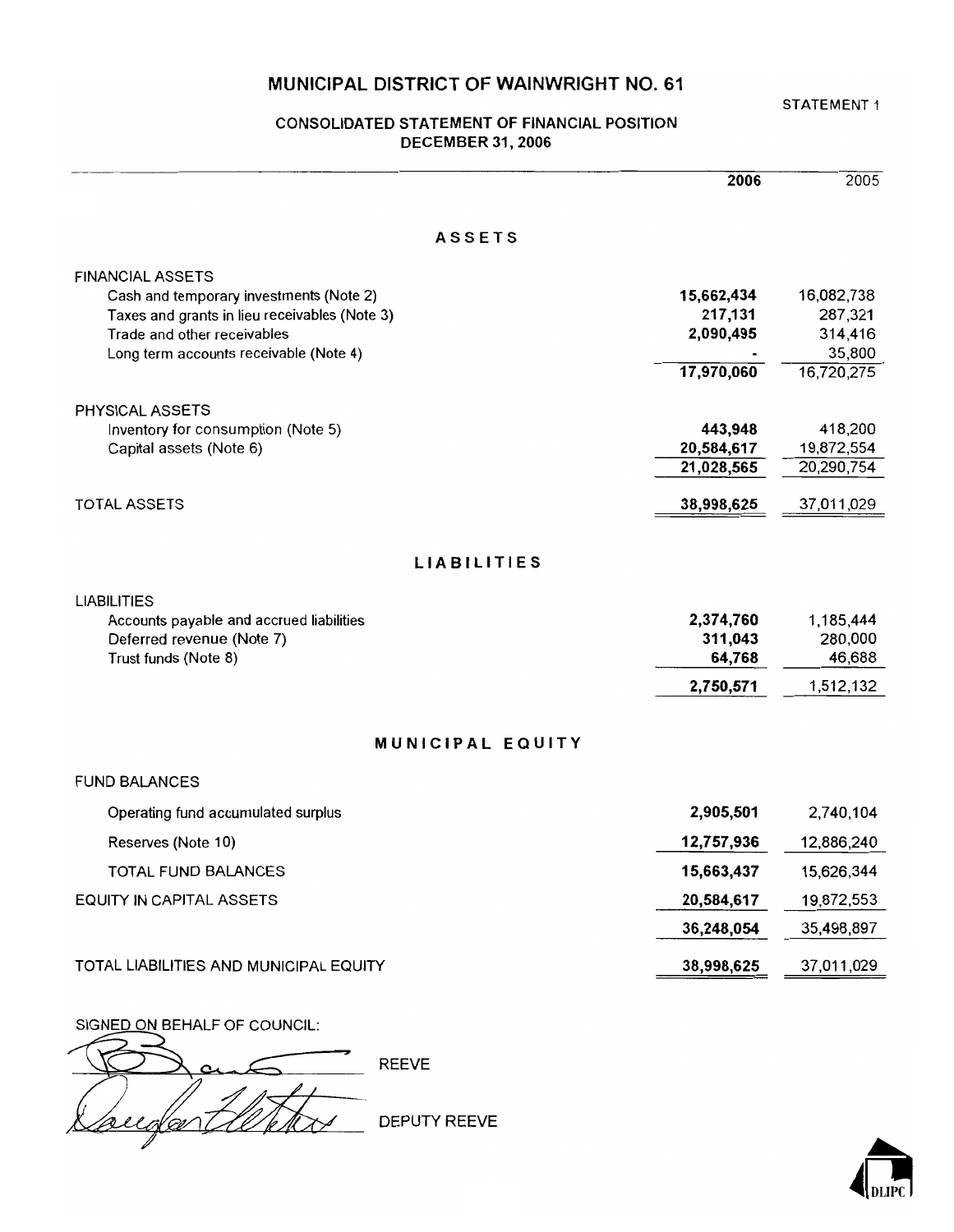STATEMENT 2

#### STATEMENT OF OPERATING FUNDACTIVITIES YEAR ENDED DECEMBER 31,2006

|                                                         | <b>Budget</b> | 2006          | 2005        |
|---------------------------------------------------------|---------------|---------------|-------------|
|                                                         | (unaudited)   |               |             |
| <b>GENERAL OPERATING REVENUE</b>                        |               |               |             |
| Net taxes available for municipal purposes (Schedule 1) | 14,269,431    | 14,284,295    | 10,813,897  |
| Penalties on taxes                                      | 15,000        | 42,123        | 48,377      |
| Return on investments                                   | 200,000       | 455,221       | 246,478     |
| Other revenues                                          | 5,000         | 22,667        | 6,325       |
| Provincial unconditional grants                         | 40,512        | 45,883        | 54,924      |
|                                                         | 14,529,943    | 14,850,189    | 11,170,001  |
| <b>REVENUE</b>                                          |               |               |             |
| Council and general administration (Schedule 2)         | 224,804       | 267,357       | 233,777     |
| Protective services (Schedule 3)                        | 2,000         | 4,200         | 900         |
| Transportation services (Schedule 4)                    | 2,877,743     | 3,240,880     | 1,385,603   |
| Water, sewer and garbage (Schedule 5)                   | 30,820        | 29,939        | 29,130      |
| Municipal planning and zoning (Schedule 7)              | 7,500         | 25,756        | 18,716      |
| Agricultural Service Board (Schedule 8)                 | 307,651       | 311,632       | 230,828     |
| Recreation, parks and culture (Schedule 9)              | 242,728       | 255,308       | 231,245     |
|                                                         | 3,693,246     | 4,135,072     | 2,130,199   |
| TOTAL OPERATING REVENUE                                 | 18,223,189    | 18,985,261    | 13,300,200  |
| <b>EXPENDITURES</b>                                     |               |               |             |
| Council and general administration (Schedule 2)         | 2,160,742     | 1,440,049     | 1,114,140   |
| Safety (Schedule 3)                                     | 35,250        | 16,257        | 30,694      |
| Protective services (Schedule 4)                        | 87,000        | 85,474        | 78,908      |
| Transportation services (Schedule 5)                    | 14,930,072    | 14,805,274    | 7,225,776   |
| Water, Sewer and garbage (Schedule 6)                   | 242,650       | 244,811       | 214,162     |
| Community services (Schedule 7)                         | 32,410        | 32,410        | 42,410      |
| Municipal planning and zoning (Schedule 8)              | 90,250        | 71,297        | 50,503      |
| Aqricultural Service Board (Schedule 9)                 | 751,725       | 647,783       | 572,389     |
| Recreation, parks and culture (Schedule 10)             | 428,097       | 421,166       | 402,280     |
|                                                         | 18,758,196    | 17,764,521    | 9,731,262   |
| NET OPERATING REVENUE BEFORE TRANSFERS                  | (535,007)     | 1,220,740     | 3,568,938   |
| TRANSFERRED TO OPERATING RESERVES                       | 1,433,558     | 128,304       | (2,496,962) |
| TRANSFERRED TO CAPITAL FUND                             | (842, 228)    | (1, 183, 647) | (1,046,564) |
| NET SURPLUS FOR THE YEAR                                | 56,323        | 165,397       | 25,412      |
| <b>BEGINNING OF YEAR</b>                                | 2,740,104     | 2,740,104     | 2,714,692   |
| BALANCE, END OF YEAR                                    | 2,796,427     | 2,905,501     | 2,740,104   |

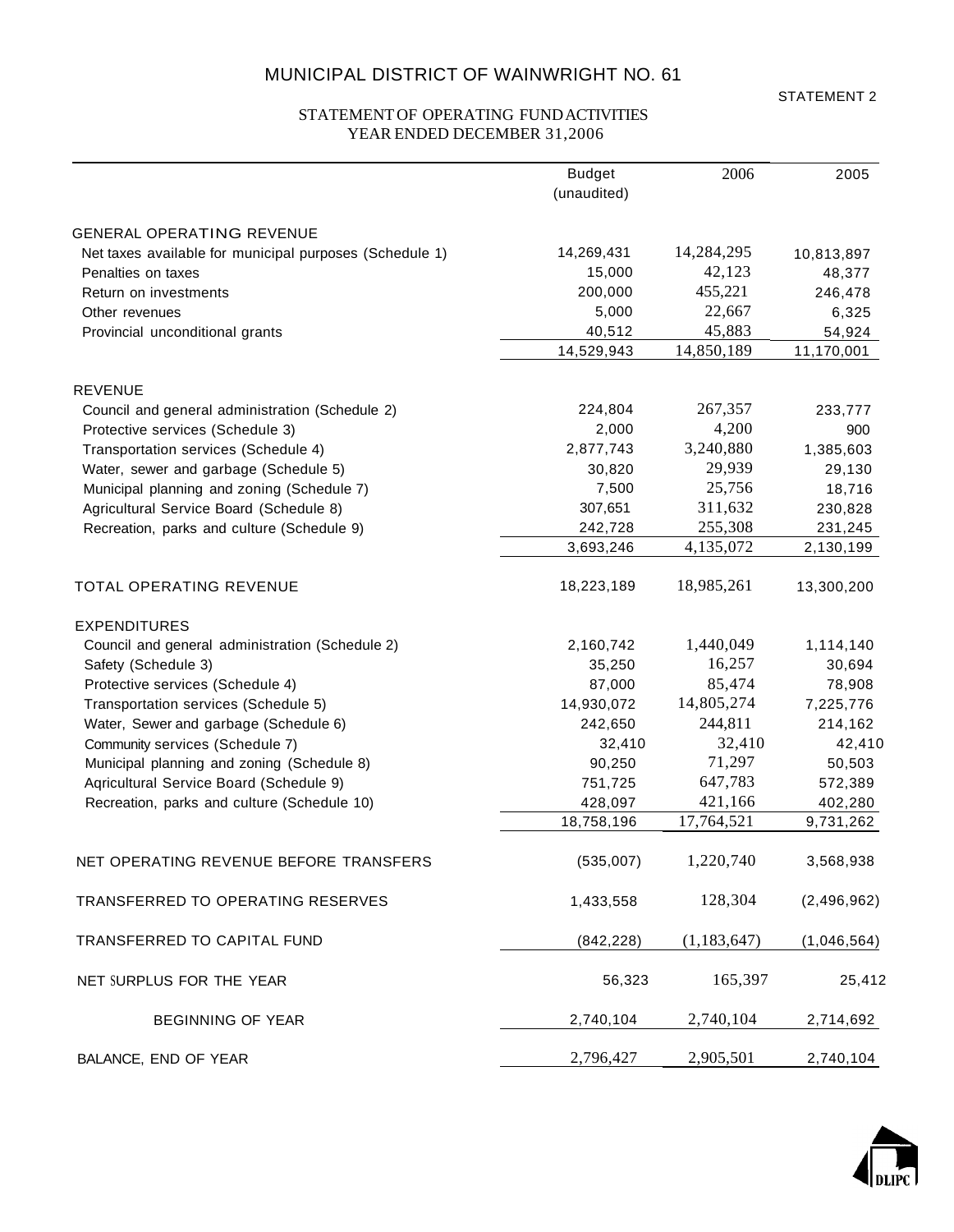STATEMENT 3

#### STATEMENT OF CAPITAL FUND ACTIVITIES AND CHANGE IN FUND BALANCE YEAR ENDED DECEMBER 31, 2006

|                                                 | <b>Budget</b><br>(unaudited) | 2006          | 2005        |
|-------------------------------------------------|------------------------------|---------------|-------------|
| <b>REVENUE</b>                                  |                              |               |             |
| Other revenues                                  |                              |               | 34,116      |
| <b>Provincial Government transfers</b>          | 51,382                       |               | 46,316      |
| Proceeds from sale of capital assets            | 688,700                      | 695,059       | 555,860     |
| Total revenue                                   | 740,082                      | 695,059       | 636,292     |
| <b>EXPENDITURES</b>                             |                              |               |             |
| Automotive equipment                            | 168,875                      | 211,961       | 385,863     |
| <b>Buildings</b>                                | 50,000                       |               |             |
| Equipment and furnishings                       | 1,710,517                    | 1,598,644     | 1,098,811   |
| Land held for government use                    | 35,000                       | 26,288        | 86,181      |
| Other engineering structures                    | 67,918                       | 41,813        | 112,001     |
| Total expenditures                              | 2,032,310                    | 1,878,706     | 1,682,856   |
| DEFICIENCY OF CAPITAL REVENUE OVER EXPENDITURES | (1,292,228)                  | (1, 183, 647) | (1,046,564) |
| NET INTER-FUND TRANSFERS                        |                              |               |             |
| From (to) Reserves                              | 500,000                      |               |             |
| From Operating Fund                             | 792,228                      | 1,183,647     | 1,046,564   |
|                                                 | 1,292,228                    | 1,183,647     | 1,046,564   |
| CHANGE IN FUND BALANCE                          |                              |               |             |
| FUND BALANCE, BEGINNING OF YEAR                 |                              |               |             |
| FUND BALANCE, END OF YEAR                       |                              |               |             |

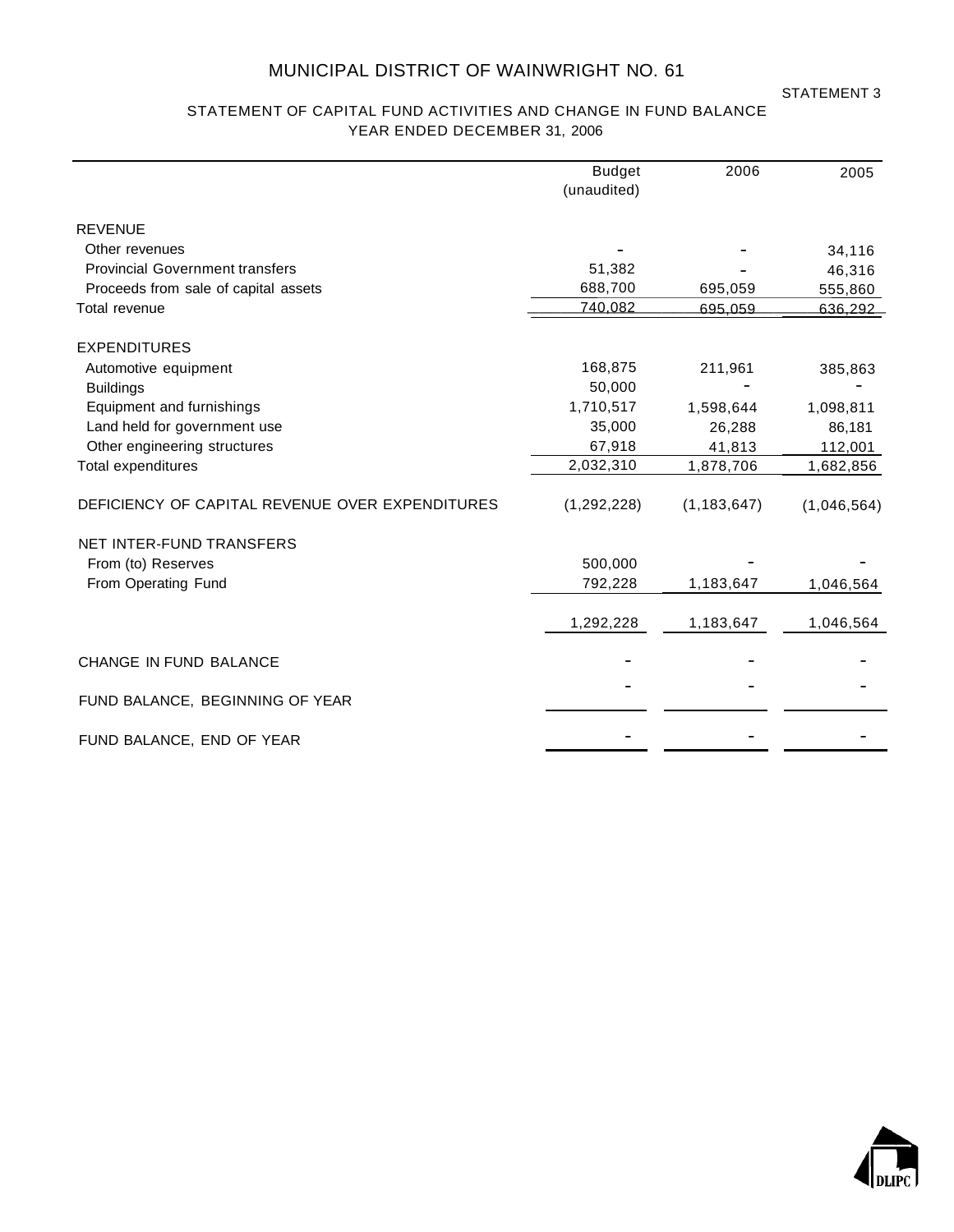#### STATEMENT OF EQUITY IN CAPITAL ASSETS YEAR ENDED DECEMBER 31, 2006

|                                                                    | 2006                     | 2005                    |
|--------------------------------------------------------------------|--------------------------|-------------------------|
| Balance, beginning of year                                         | 19,872,553               | 18,878,556              |
| Additions to capital assets<br>Disposal of capital assets, at cost | 1,878,706<br>(1,166,642) | 1,682,856<br>(688, 859) |
| Balance, end of year                                               | 20,584,617               | <u>19,872,553</u>       |

#### MUNICIPAL DISTRICT OF WAINWRIGHT NO. 61

STATEMENT 5

#### STATEMENT OF RESERVES YEAR ENDED DECEMBER 31, 2006

| 2006                                     | 2005       |
|------------------------------------------|------------|
|                                          |            |
| <b>OPERATING RESERVES</b>                |            |
| 11,636,633<br>Balance, beginning of year | 9,139,671  |
| (599, 814)<br>Transfer to operating fund | (509, 405) |
| 471,510<br>Transfer from operating fund  | 3,006,367  |
| 11,508,329<br>Balance, end of year       | 11,636,633 |
| CAPITAL RESERVES                         |            |
| 1,249,607<br>Balance, beginning of year  | 1,249,607  |
| Transfer to capital fund                 |            |
| Transfer from capital fund               |            |
| 1,249,607<br>Balance, end of year        | 1,249,607  |
| 12,757,936<br><b>TOTAL RESERVES</b>      | 12,886,240 |



STATEMENT 4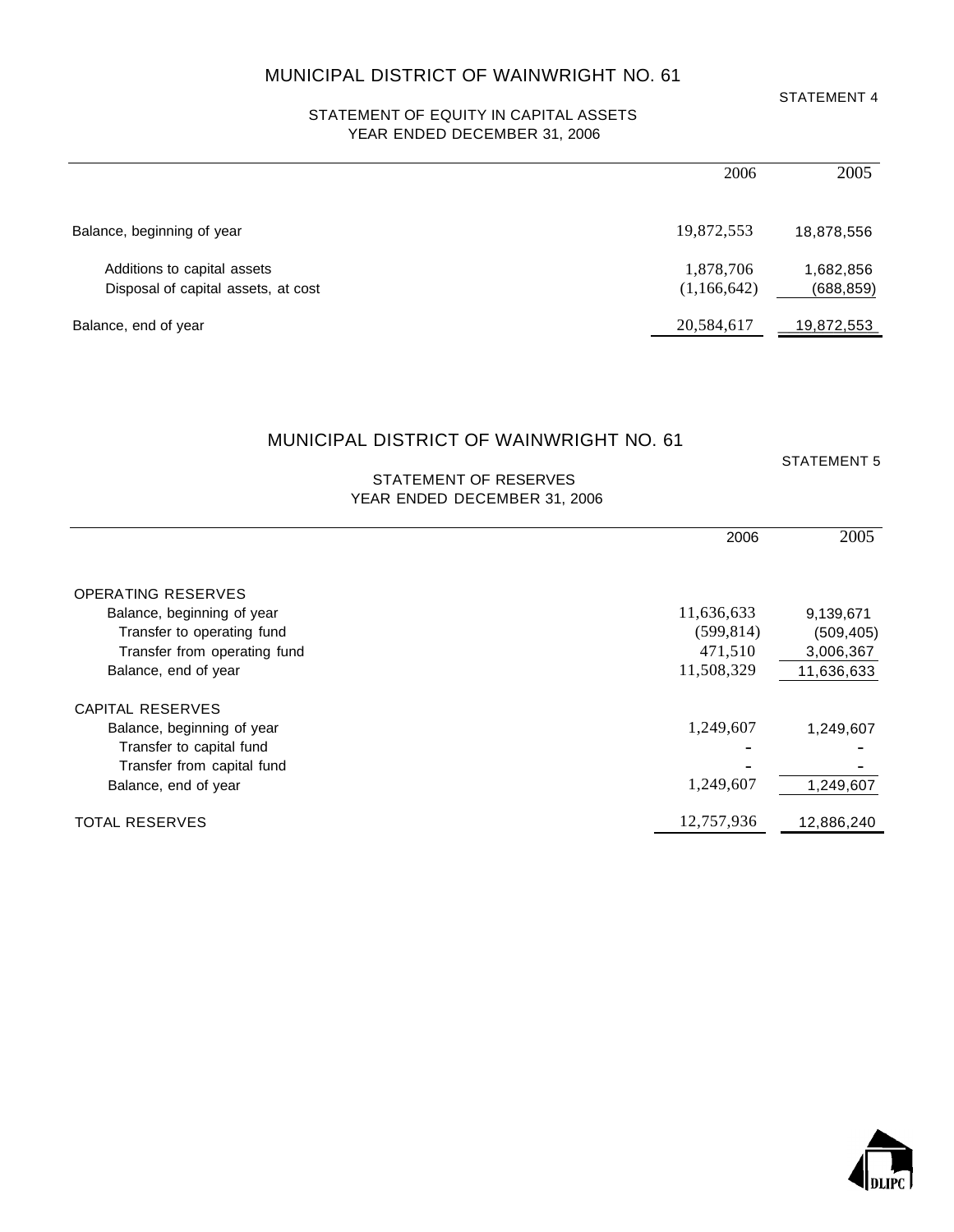#### CONSOLIDATED STATEMENT OF CHANGES IN FINANCIAL POSITION YEAR ENDED DECEMBER 31, 2006

STATEMENT 6

|                                                                 | 2006          | 2005        |
|-----------------------------------------------------------------|---------------|-------------|
| CASH PROVIDED BY (USED FOR) THE FOLLOWING ACTIVITIES            |               |             |
| <b>OPERATING ACTIVITIES</b>                                     |               |             |
| Net Operating Revenue before Transfers (Statement 2)            | 1,220,740     | 3,568,938   |
| Deficiency of Capital Revenue over Expenditures (Statement 3)   | (1, 183, 647) | (1,046,564) |
| Net change in non-cash operating working capital balances:      |               |             |
| Decrease (increase) in taxes and grants in lieu receivables     | 70,190        | 171,931     |
| Decrease (increase) in trade and other receivables              | (1,776,079)   | 842,778     |
| Decrease in inventory                                           | (25, 748)     | 337,392     |
| (Decrease) increase in accounts payable and accrued liabilities | 1,189,317     | (906, 208)  |
| (Decrease) increase in deferred income                          | 31,043        | (36, 316)   |
| (Decrease) Increase in trust funds                              | 18,080        | (5, 475)    |
| Cash flows from operating activities                            | (493, 197)    | 404,102     |
| <b>INVESTING ACTIVITIES</b>                                     |               |             |
| Decrease in long term accounts receivable                       | 35,800        | 35,700      |
| Cash flows from investing activities                            | 35,800        | 35,700      |
|                                                                 |               |             |
| TOTAL INCREASE IN CASH RESOURCES                                | (420, 304)    | 2,962,176   |
| CASH RESOURCES, BEGINNING OF YEAR                               | 16,082,738    | 13,120,562  |
| CASH RESOURCES, END OF YEAR                                     | 15,662,434    | 16,082,738  |
|                                                                 |               |             |
| Cash resources are comprised of:                                |               |             |
| Cash                                                            | 1,662,434     | 2,082,738   |
| Term deposits                                                   | 14,000,000    | 14,000,000  |
|                                                                 | 15,662,434    | 16,082,738  |
|                                                                 |               |             |

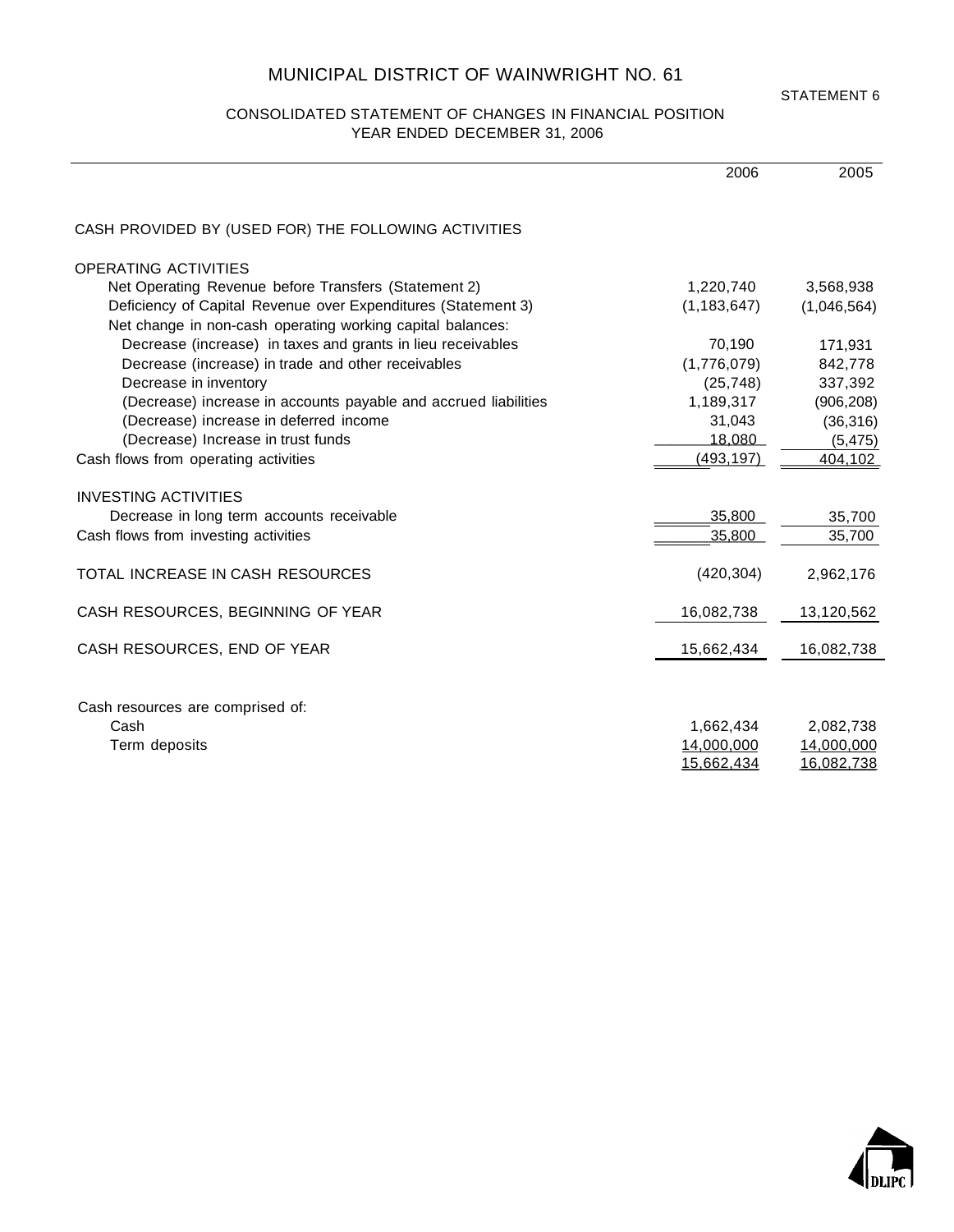#### 1. SIGNIFICANT ACCOUNTING POLICIES

The consolidated financial statements of the Municipal District of Wainwright No. 61 are the representations of management prepared in accordance with local government accounting standards established by the Public Sector Accounting Board of the Canadian Institute of Chartered Accountants. Significant aspects of these accounting policies are as follows:

#### Basis of Accounting

Revenues are accounted for in the period in which the transactions or events occurred that gave rise to the revenues.

Funds from external parties and earnings thereon restricted by agreement or legislation are accounted for as deferred revenue until used for the purpose specified.

Government transfers are recognized in the financial statements as revenues in the period that the events giving rise to the transfer occurred, providing the transfers are authorized, the municipality has met any eligibility criteria, and reasonable estimates of the amounts can be made.

Expenditures are recognized in the period the goods and services are acquired and a liability is incurred or transfers are due.

#### Use of Estimates

The preparation of financial statements in conformity with Canadian generally accepted accounting principles requires management to make estimates and assumptions that affect the reported amount of assets and liabilities and disclosure of contingent assets and liabilities at the date of the financial statements, and the reported amounts of revenue and expenditure during the period. Where measurement uncertainty exists, the financial statements have been prepared within reasonable limits of materiality. Actual results could differ from those estimates.

#### Fund Accounting

Management funds consist of operating, capital and reserve funds. Transfers between funds are recorded as adjustments to the appropriate equity account.

#### Inventory for Consumption

Inventories of materials and supplies for consumption are valued at the lower of cost or net realizable value.

#### Capital Assets

Capital assets are reported as expenditures in the period they are acquired. Capital assets are recorded at cost except for donated assets, which are reported at estimated fair value. Government contributions for the acquisition of capital assets are reported as capital revenue and do not reduce the related asset costs. Capital assets for government purposes are not depreciated.

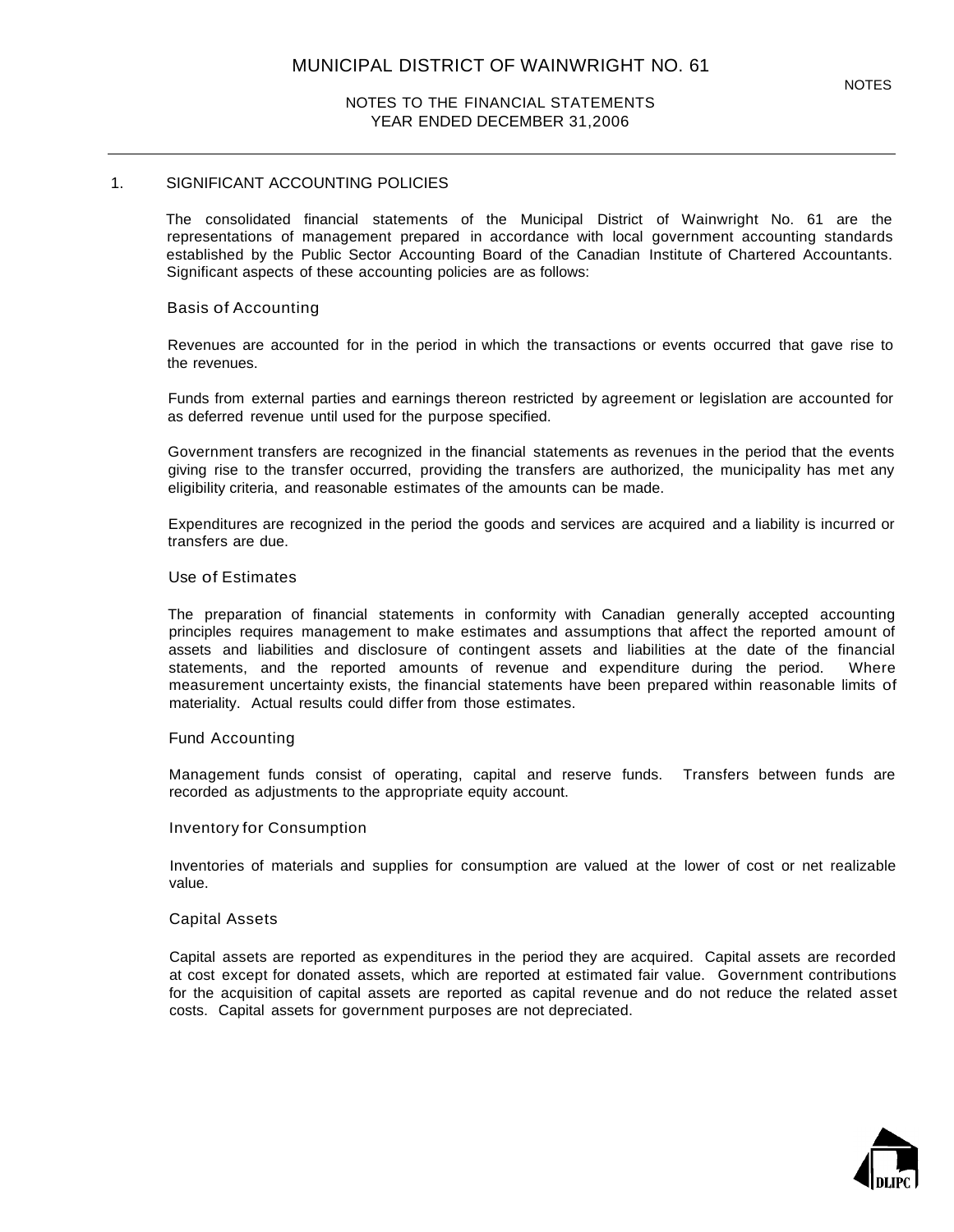#### 1. SIGNIFICANT ACCOUNTING POLICIES - continued

Requisition Over-levy and Under-levy

Excess collections and under-levies arise from the difference between the actual levy made to cover each requisition and the actual amount requisitioned. If the actual levy exceeds the requisition, the over-levy is accrued as a liability and property tax revenue is reduced. Where the actual levy is less than the requisition amount, the under-levy is accrued as a receivable and as property tax revenue. Requisition tax rates in the subsequent year are adjusted for any over-levies or under-levies of the prior year.

#### Operating Fund

Operating fund represents the amounts available to offset future operational revenue requirements.

#### Capital Fund

Capital fund represents the amounts available to finance capital projects.

#### Reserve Fund

Reserve fund represents the amounts set aside to finance future operating and capital expenditures. Reserves are established at the discretion of Council. Transfers to and/or from the reserve fund are reflected as an adjustment to the respective fund.

#### Equity in Capital Assets

Equity in capital assets represents the Municipality's net investment in its capital assets after deducting the portion financed by third parties through debenture, bond and mortgage debts, long term capital borrowings, capitalized leases and other capital liabilities which will be repaid by the municipality.

#### 2. CASH AND TEMPORARY INVESTMENTS

|                               | 2006                  | <u> 2005 </u>                     |
|-------------------------------|-----------------------|-----------------------------------|
| Cash<br>Temporary investments | 14,000,000            | 1,662,434 2,082,738<br>14,000,000 |
|                               | 15,662,434 16,082,738 |                                   |

Temporary investments are short term deposits with maturities of three months or less. Included in the above balances are \$375,811 (2005 - \$326,688) of funds restricted in use.

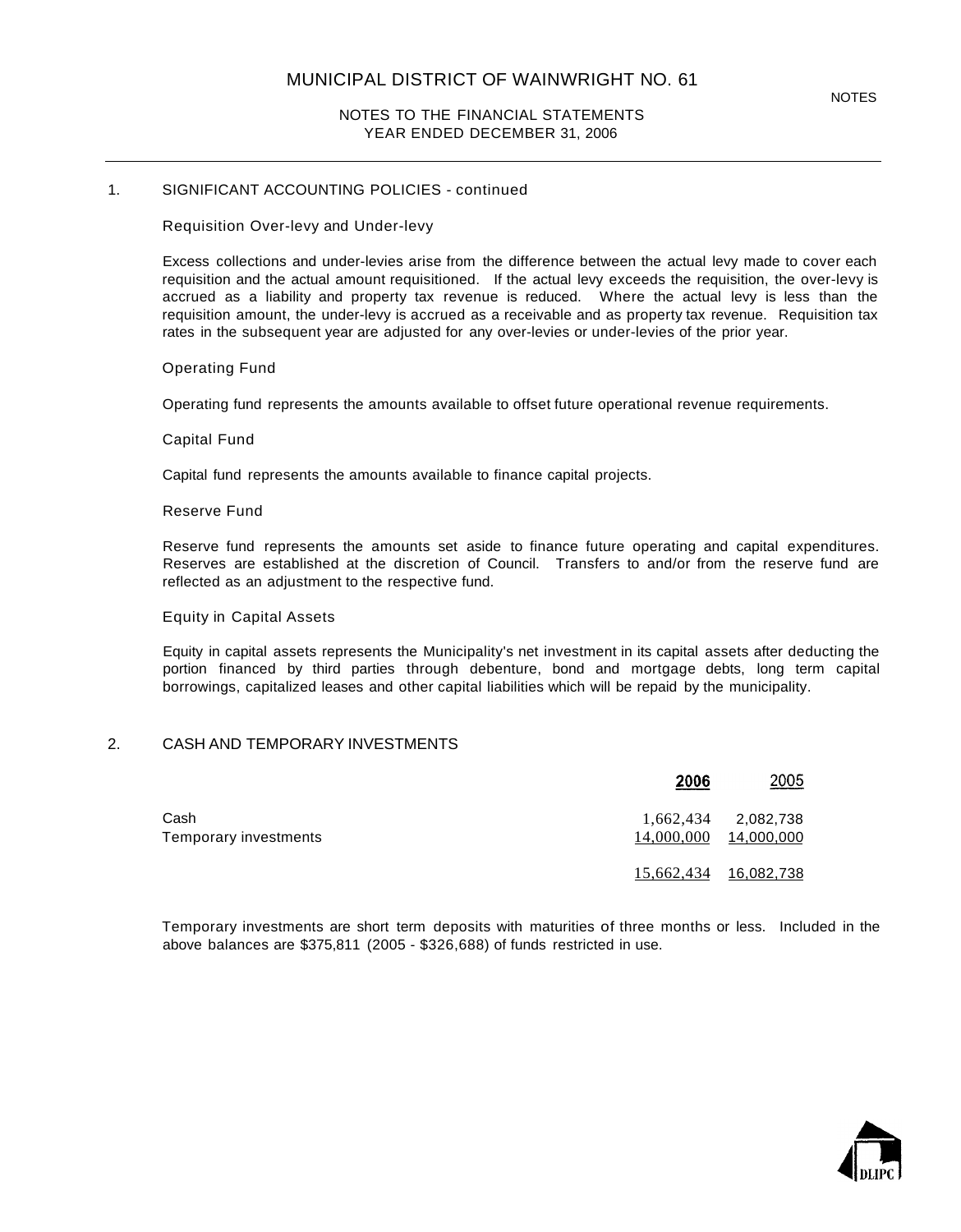#### 3. TAXES AND GRANTS IN LIEU RECEIVABLES

|    |                                                                                                                             | 2006                                                                         | 2005                                                                         |
|----|-----------------------------------------------------------------------------------------------------------------------------|------------------------------------------------------------------------------|------------------------------------------------------------------------------|
|    | Current taxes and grants in lieu<br>Tax arrears and grants in lieu                                                          | 182,691<br>34,440                                                            | 272,046<br>15,275                                                            |
|    |                                                                                                                             | 217.131                                                                      | 287.321                                                                      |
| 4. | LONG TERM ACCOUNTS RECEIVABLE                                                                                               |                                                                              |                                                                              |
|    | Due from Wainwright Rural Recreation Board, annual payments<br>of \$35,700 including interest at 0% per annum, due in 2006. |                                                                              | 35,800                                                                       |
| 5. | <b>INVENTORY FOR CONSUMPTION</b>                                                                                            |                                                                              |                                                                              |
|    |                                                                                                                             | 2006                                                                         | 2005                                                                         |
|    | Gravel stockpile<br>Culvert stockpile<br>Grader blade stockpile                                                             | 352,818<br>36,732<br>54,398<br>443.948                                       | 294,461<br>43,001<br>80,738<br>418,200                                       |
| 6. | <b>CAPITAL ASSETS</b>                                                                                                       |                                                                              |                                                                              |
|    |                                                                                                                             | 2006<br>Cost                                                                 | 2005<br>Cost                                                                 |
|    | Land<br><b>Buildings</b><br>Other engineering structures<br>Equipment and furnishings<br>Automotive equipment               | 1,295,081<br>2,155,198<br>3,138,544<br>10,875,764<br>3,120,030<br>20,584,617 | 1,268,793<br>2,155,198<br>3,096,731<br>10,423,948<br>2,927,884<br>19,872.554 |

#### 7. DEFERRED REVENUE

Deferred revenue consists of a \$311,043 (2005 - \$280,000) Transportation grant. These funds were received from Alberta Finance during the year and are to be used to complete future projects.

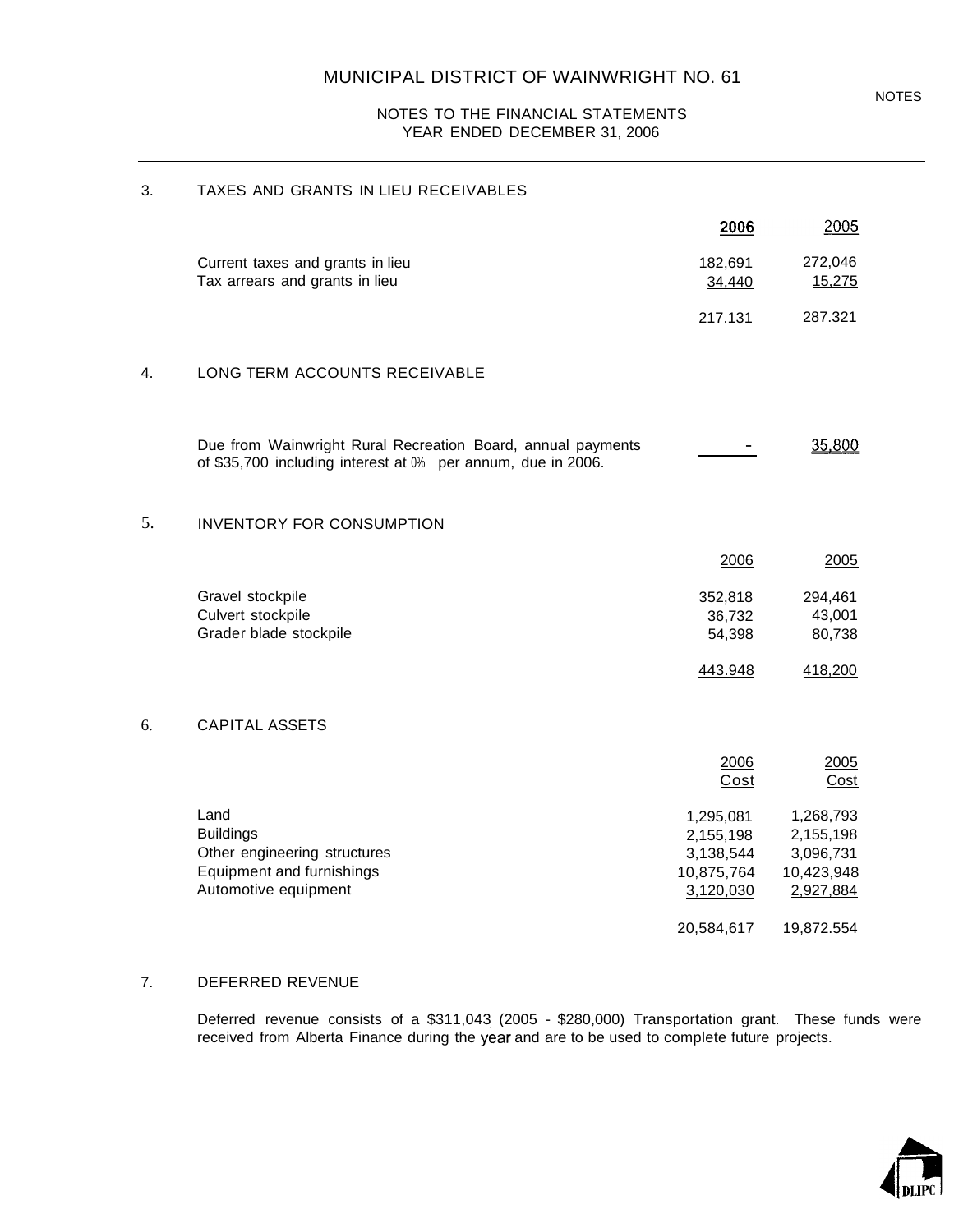#### **TRUST FUNDS** 8.

A summary of trust fund activities by the Municipal District of Wainwright No. 61 is as follows:

|                            |                  | 2006             |                | 2005           |
|----------------------------|------------------|------------------|----------------|----------------|
|                            | <b>Increases</b> | <b>Decreases</b> | <b>Balance</b> | <b>Balance</b> |
| Tax sale surplus           | 18               |                  | 1356           | 1,338          |
| Reserve                    | 1,029            | 377              | 7079           | 6,427          |
| ASB reserve                |                  |                  | 1,198          | 1,198          |
| Street Improvement Program | 17,410           |                  | 55,138         | 37,725         |
|                            | 18,457           | 377              | 64,768         | 46,688         |

#### 9. **RESERVES**

Reserves for operating and capital activities changed as follows:

|                            | 2006             |                  | 2005           |            |
|----------------------------|------------------|------------------|----------------|------------|
|                            | <b>Increases</b> | <b>Decreases</b> | <b>Balance</b> | Balance    |
| Operating reserves:        |                  |                  |                |            |
| General                    |                  |                  | 496,438        | 496,438    |
| Edgerton - Fire            | 48,484           | 35,472           | 152,475        | 139,463    |
| Irma - Fire                | 76,156           | 44,561           | 115,739        | 84,143     |
| Chauvin - Fire             | 68,090           | 53,938           | (7,095)        | (21, 247)  |
| Wainwright - Fire          | 86,332           | 97,602           | 346,416        | 357,686    |
| Transportation             |                  |                  | 425,000        | 425,000    |
| Water well                 |                  |                  | 192,678        | 192,678    |
| Recreation                 | 172,200          | 129,070          | 295,651        | 252,521    |
| Contingency                |                  | 196,423          | 361,753        | 558,176    |
| <b>Debt Reduction</b>      |                  |                  | 1,000,000      | 1,000,000  |
| Transportation             |                  |                  | 650,000        | 650,000    |
| Resource Road              |                  |                  | 2,225,612      | 2,225,612  |
| Paving Maintenance         |                  |                  | 5,230,512      | 5,230,512  |
| Agricultural Service Board |                  |                  | 23,151         | 23,151     |
| Development                | 21,000           | 43,500           |                | 22,500     |
|                            | 472,262          | 600,566          | 11,508,329     | 11,636,633 |
| Capital reserves:          |                  |                  |                |            |
| Fire equipment             |                  |                  | 5,959          | 5,959      |
| Transportation             |                  |                  | 1,109,200      | 1,109,200  |
| Agricultural Service Board |                  |                  | 134,448        | 134,448    |
|                            |                  |                  |                |            |
|                            |                  |                  | 1,249,607      | 1,249,607  |
|                            |                  |                  |                |            |
| <b>Total reserves</b>      | 472,262          | 600,566          | 12,757,936     | 12,886,240 |

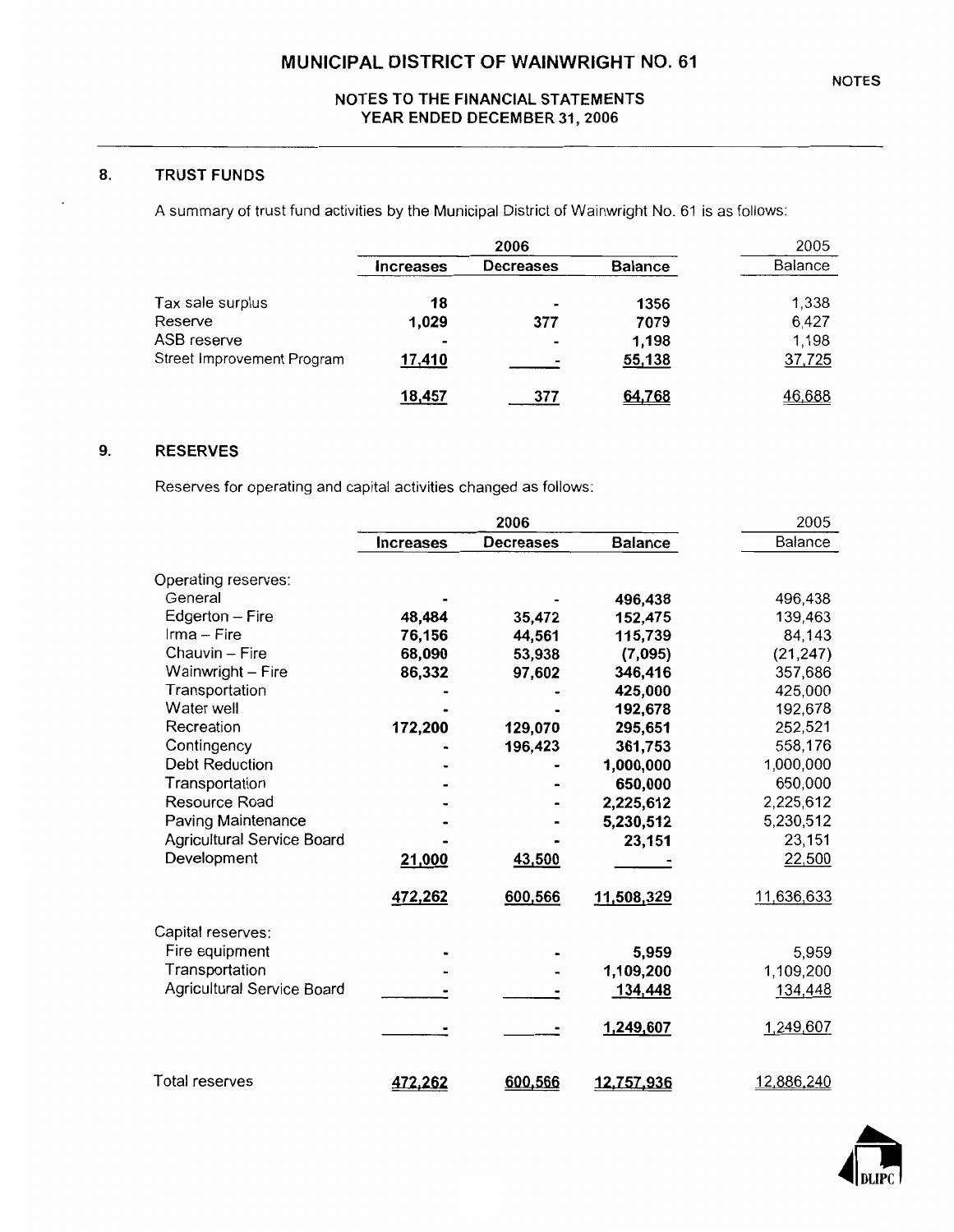#### 10. SALARY AND BENEFITS DISCLOSURE

Disclosure of salaries and benefits for municipal officials, the chief administrative officer and designated officers, as required by Alberta Regulation 313/2000 is as follows:

|                                     |         | 2006       |         | 2005    |
|-------------------------------------|---------|------------|---------|---------|
|                                     |         | Benefits & |         |         |
|                                     | Salary  | Allowances | Total   | Total   |
|                                     | (1)     | (2), (3)   |         |         |
| Reeve                               |         |            |         |         |
| <b>Bob Barss</b>                    | 38,700  | 7,027      | 45,727  | 41,085  |
| Councilors                          |         |            |         |         |
| Oscar Buck                          | 25,100  | 5,729      | 30,829  | 29,359  |
| Douglas Fletcher                    | 32,300  | 3,176      | 35,476  | 34,667  |
| Kevin MacKay                        | 28,700  | 6,062      | 34,762  | 30,820  |
| <b>Bradley Scribner</b>             | 26,700  | 5,894      | 32,594  | 33,848  |
| Samuel Wilkinson (Ted)              | 29,200  | 3,621      | 32,821  | 31,003  |
| Myron Zajic                         | 30,400  | 6,178      | 36,578  | 31,802  |
| <b>Chief Administrative Officer</b> |         |            |         |         |
| Kelly Buchinski                     | 104,790 | 18,024     | 122,814 | 115,645 |
| Agricultural Fieldman               |         |            |         |         |
| James Schwindt                      | 58,275  | 10,395     | 68,670  | 65,133  |

(1) Salary includes regular base pay, bonuses, overtime, lump sum payments, gross honoraria and any other direct cash remuneration.

- (2) Employer's share of all employee benefits and contributions or payments made on behalf of employees including pension, health care, dental coverage, vision coverage, group life insurance, accidental disability and dismemberment insurance, 19n9 and short term disability plans, professional memberships and tuition.
- (3) Benefits and allowances figures also include the employer's share of the costs of additional taxable benefits including special leave with pay, financial planning services, retirement planning services, concessionary loans, travel allowances, car allowances and club memberships.

#### 11. LOCAL AUTHORITIES PENSION PLAN

Employees of the Municipality participate in the Local Authorities Pension Plan (LAPP), which is one of the plans covered by the Alberta Public Sector Pension Plans Act. The LAPP serves about 133,000 people and 389 employers. The LAPP is financed by employer and employee contributions and by investment eaminqs of the LAPP Fund.

Contributions for current service are recorded as expenditures in the year in which they become due.

The Municipality is required to make current service contributions to the LAPP of 5.25% (2005 - 7.40%) of pensionable earnings up to the year's maximum pensionable earnings under the Canada Pension Plan and 7.40% (2005 - 10.14<sup>%)</sup> on pensionable earnings above this amount. Employees of the Municipality are required to make current service contributions of 4.525% (2005 - 6.4%) of pensionable salary up to the year's maximum pensionable salary and 6.40% (2005 - 9.14%) on pensionable salary above this amount.

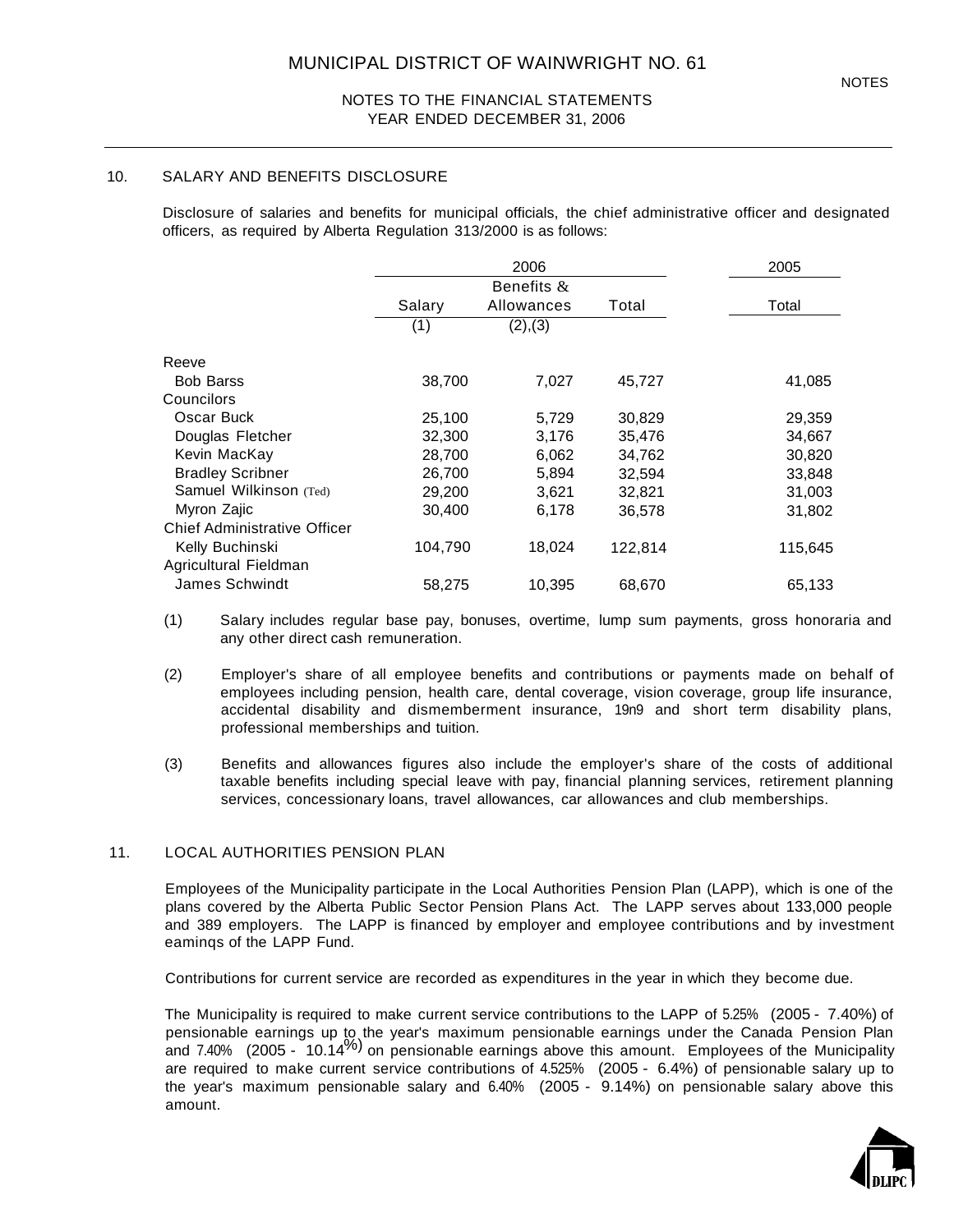#### 11. LOCAL AUTHORITIES PENSION PLAN - continued

Total current service contributions by the Municipality to the LAPP in 2006 were \$108,069 (2005 - \$95,695). Total current service contributions by the employees of the Municipality to the LAPP in 2006 were \$95,271 (2005 - \$83,532).

At December 31,2005, the LAPP disclosed an actuarial deficiency of \$863.6 million.

#### 12. DEBT LIMITS

Section 276(2) of the Municipal Government Act requires that debt and debt limits as defined by Alberta Regulation 255/00 for the Municipal District of Wainwright No. 61 be disclosed as follows:

|                                                          | 2006       | 2005       |
|----------------------------------------------------------|------------|------------|
| Total debt limit<br>Total debt                           | 29,520,480 | 20,835,264 |
| Amount of debt limit unused                              | 29.520.480 | 20.835.264 |
| Debt servicing limit<br>Debt servicing                   | 4,920,080  | 3,472,544  |
| Amount of debt servicing limit unused4,920,080 3,472,544 |            |            |

The debt limit is calculated at 1.5 times revenue of the municipality (as defined in Alberta Regulation 255/00) and the debt service limit is calculated at 0.25 times such revenue. Incurring debt beyond these limitations requires approval by the Minister of Municipal Affairs. These thresholds are guidelines used by Alberta Municipal Affairs to identify municipalities at financial risk if further debt is acquired. The calculation alone does not represent the financial stability of the municipality. Rather, the financial statements must be interpreted as a whole.

#### 13. CONTINGENCIES

The Municipal District of Wainwright No. 61 is a member of the Alberta Municipal Insurance Exchange (MUNIX). Under the terms of membership, the Municipal District of Wainwright No. 61 could become liable for its proportionate share of any claim losses in excess of the funds held by the exchange. Any liability incurred would be accounted for as a current transaction in the year the losses are determined.

#### 14. COMMITMENTS

The Municipality is committed to make monthly payments of \$1,931 for the next twenty-four months for the lease of computer software and equipment.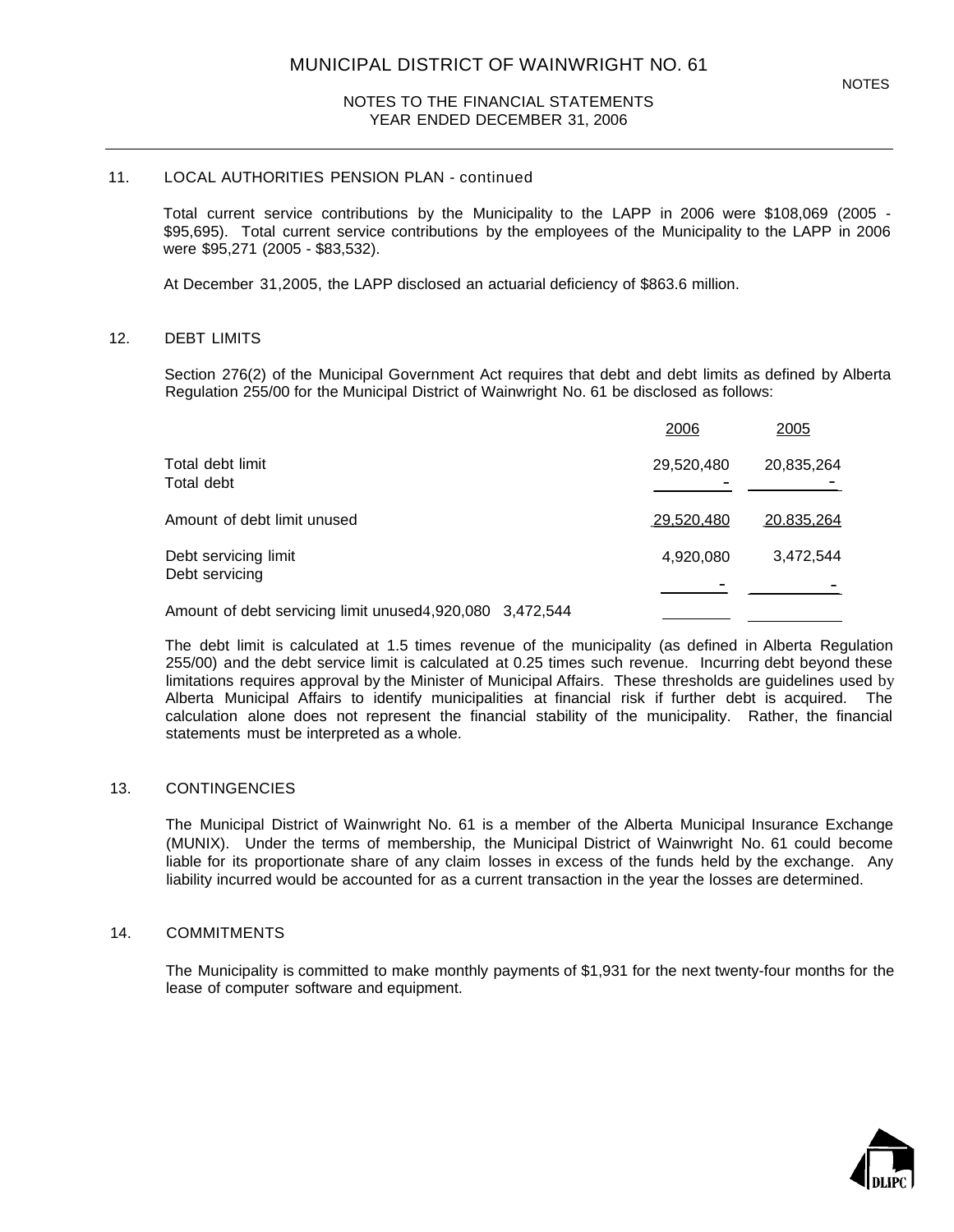#### 15. FINANCIAL INSTRUMENTS

The Municipality's financial instruments consist of cash and temporary investments, accounts receivable, accounts payable and accrued liabilities. It is management's opinion that the Municipality is not exposed to significant interest or currency risks arising from these financial instruments.

The Municipality is subject to credit risk with respect to taxes and grants in lieu receivables and trade and other receivables. Credit risk arises from the possibility that taxpayers and entities to which the Municipality provides services may experience financial difficulty and be unable to fulfill their obligations. The large number and diversity of taxpayers and customers minimizes the credit risk.

Unless otherwise noted, the carrying value of the financial instrument approximates fair value.

#### 16. LANDFILL CLOSURE

In 2004, the Municipality received approval from Alberta Environment to proceed with the closure of the Ribstone Landfill. The reclamation work began during the year with compaction test and the project expected to be completed by the end of the summer of 2007.

#### 17. APPROVAL OF FINANCIAL STATEMENTS

Council and Management have approved these financial statements.

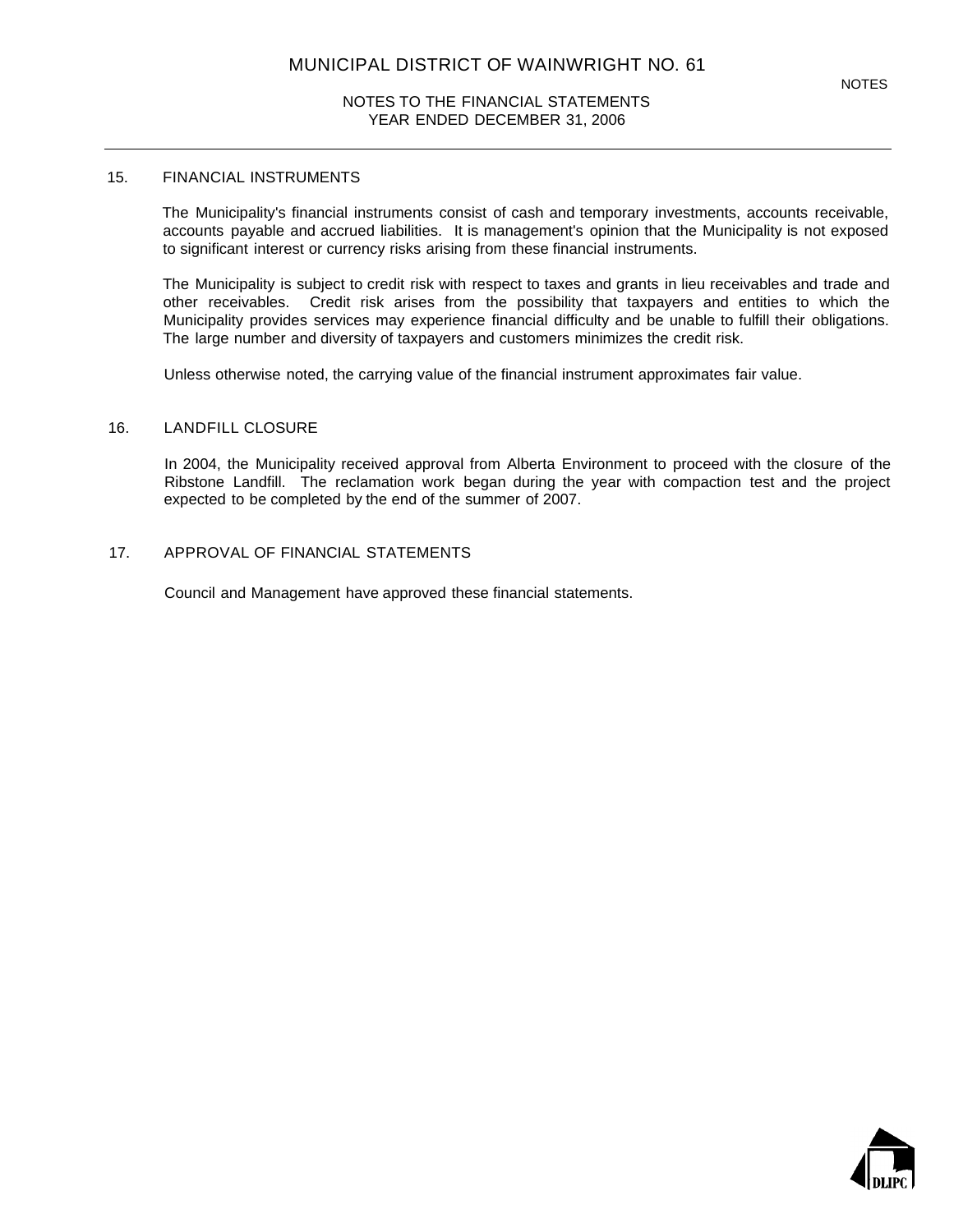#### **SCHEDULE 1**

#### **SCHEDULE OF PROPERTY TAXES** YEAR ENDED DECEMBER 31, 2006

|                                                                                                                                                                            | 2006                                      | 2005                                      |
|----------------------------------------------------------------------------------------------------------------------------------------------------------------------------|-------------------------------------------|-------------------------------------------|
| <b>TAXATION</b>                                                                                                                                                            |                                           |                                           |
| Real property                                                                                                                                                              | 5,256,623                                 | 4,677,295                                 |
| Power and pipeline                                                                                                                                                         | 13,959,468                                | 11,447,018                                |
| Grants in lieu                                                                                                                                                             | 1,262,944                                 | 1,247,383                                 |
|                                                                                                                                                                            | 20,479,035                                | 17,371,696                                |
| REQUISITIONS AND TRANSFERS<br>Supplementary school requisition<br>Provincial school foundation requisition<br>Ambulance requisition<br>Battle River Foundation requisition | 92,036<br>5,362,492<br>180,028<br>152,398 | 91,977<br>5,775,577<br>198,433<br>121,920 |
| Rural fire requisition                                                                                                                                                     | 142,913<br>264,873                        | 135,923<br>233,969                        |
| Rural recreation requisition                                                                                                                                               | 6,194,740                                 | 6,557,799                                 |
| NET TAXES AVAILABLE FOR MUNICIPAL PURPOSES                                                                                                                                 | 14,284,295                                | 10,813,897                                |
|                                                                                                                                                                            |                                           |                                           |

#### **SCHEDULE 2**

#### **SCHEDULE OF FINANCIAL ACTIVITIES** YEAR ENDED DECEMBER 31, 2006

|                                                                                                                                                                                 | 2006                                                | 2005                                              |
|---------------------------------------------------------------------------------------------------------------------------------------------------------------------------------|-----------------------------------------------------|---------------------------------------------------|
| COUNCIL AND GENERAL ADMINISTRATION                                                                                                                                              |                                                     |                                                   |
| <b>REVENUE</b>                                                                                                                                                                  |                                                     |                                                   |
| Licenses and permit fees                                                                                                                                                        | 28,589                                              | 23,218                                            |
| Other revenue                                                                                                                                                                   | 186                                                 |                                                   |
| Provincial conditional grants                                                                                                                                                   | 104,004                                             | 108,508                                           |
| Rental revenue                                                                                                                                                                  | 110,221                                             | 87,605                                            |
| Sales of goods and services                                                                                                                                                     | 24,357                                              | 14,446                                            |
|                                                                                                                                                                                 | 267,357                                             | 233,777                                           |
| <b>EXPENDITURES</b><br>General and administrative<br>Contracted and general services<br>Materials, supplies, and utilities<br>Public relations<br>Salaries, wages, and benefits | 663,830<br>24,448<br>20,725<br>396,649<br>1,105,652 | 390,491<br>21,899<br>24,688<br>356,769<br>793,847 |
| Council                                                                                                                                                                         |                                                     |                                                   |
| Contracted and general services                                                                                                                                                 | 54,614                                              | 57,594                                            |
| Salaries, wages, and benefits                                                                                                                                                   | 279,783                                             | 262,699                                           |
|                                                                                                                                                                                 | 334,397                                             | 320,293                                           |
|                                                                                                                                                                                 | 1,440,049                                           | 1,114,140                                         |
| NET OPERATING DEFICIT                                                                                                                                                           | (1, 172, 692)                                       | (880, 363)                                        |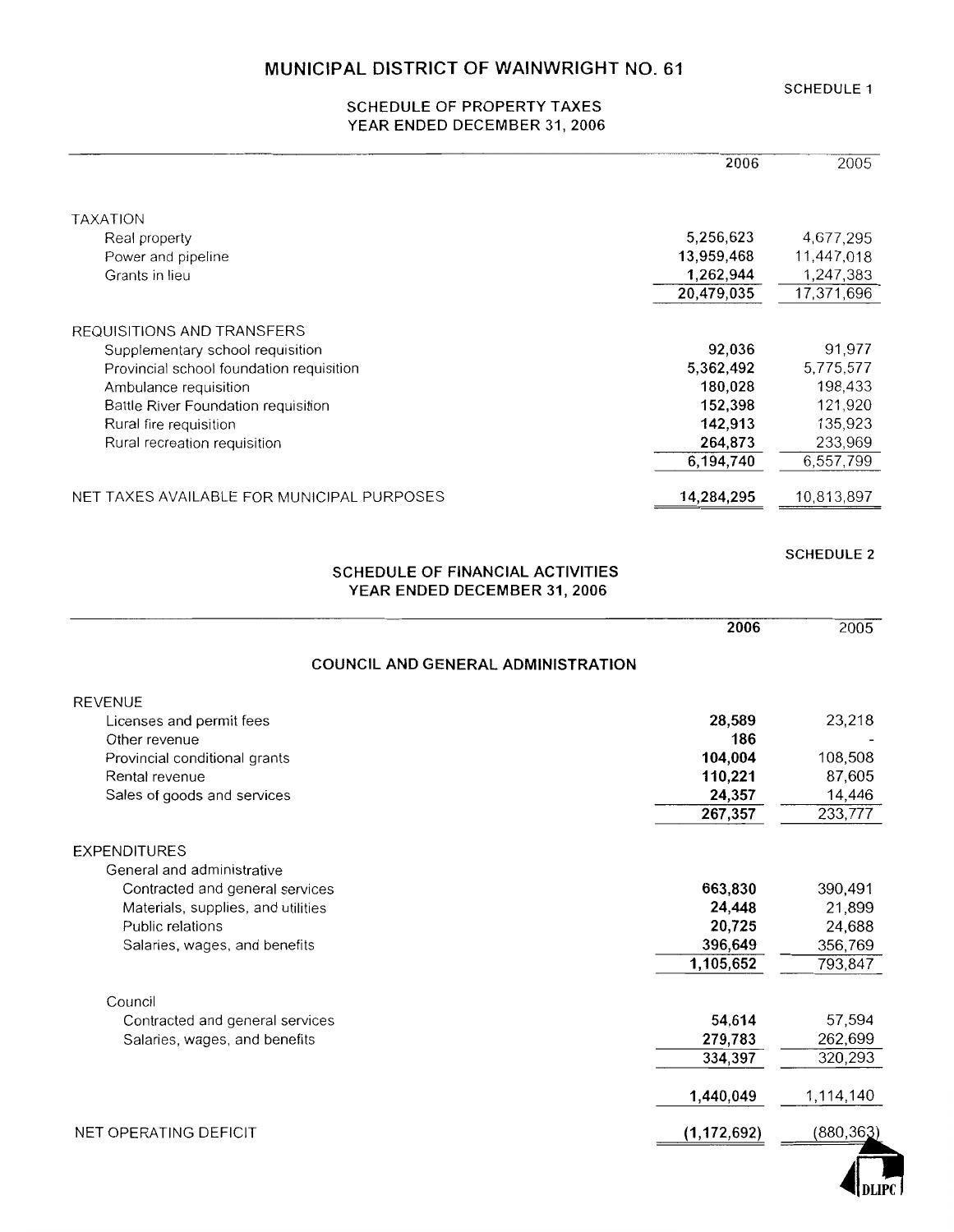SCHEDULE OF FINANCIAL ACTIVITIES YEAR ENDED DECEMBER 31, 2006

|                                    |                                  | 2005<br>2006      |
|------------------------------------|----------------------------------|-------------------|
|                                    | <b>SAFETY</b>                    |                   |
| <b>EXPENDITURES</b>                |                                  |                   |
| Contracted and general services    | 1,530                            | 17,673            |
| Materials, supplies, and utilities | 14,727                           | 13,021            |
|                                    | 16,257                           | 30,694            |
| NET OPERATING DEFICIT              | 16,257                           | 30,694            |
|                                    |                                  |                   |
|                                    |                                  |                   |
|                                    | SCHEDULE OF FINANCIAL ACTIVITIES | <b>SCHEDULE 4</b> |
|                                    | YEAR ENDED DECEMBER 31, 2006     |                   |
|                                    |                                  | 2006<br>2005      |
|                                    | PROTECTIVE SERVICES              |                   |
| <b>REVENUE</b>                     |                                  |                   |
| Provincial grants                  | 4,200                            |                   |
| Other revenue                      |                                  | 900               |
|                                    | 4,200                            | 900               |
| <b>EXPENDITURES</b>                |                                  |                   |
| Contracted and general services    | 75,960                           | 68,898            |
| Salaries, wages, and benefits      | 9,514                            | 10,010            |
|                                    | 85,474                           | 78,908            |
| NET OPERATING DEFICIT              | (81, 274)                        | (78,008)          |



**SCHEDULE 3**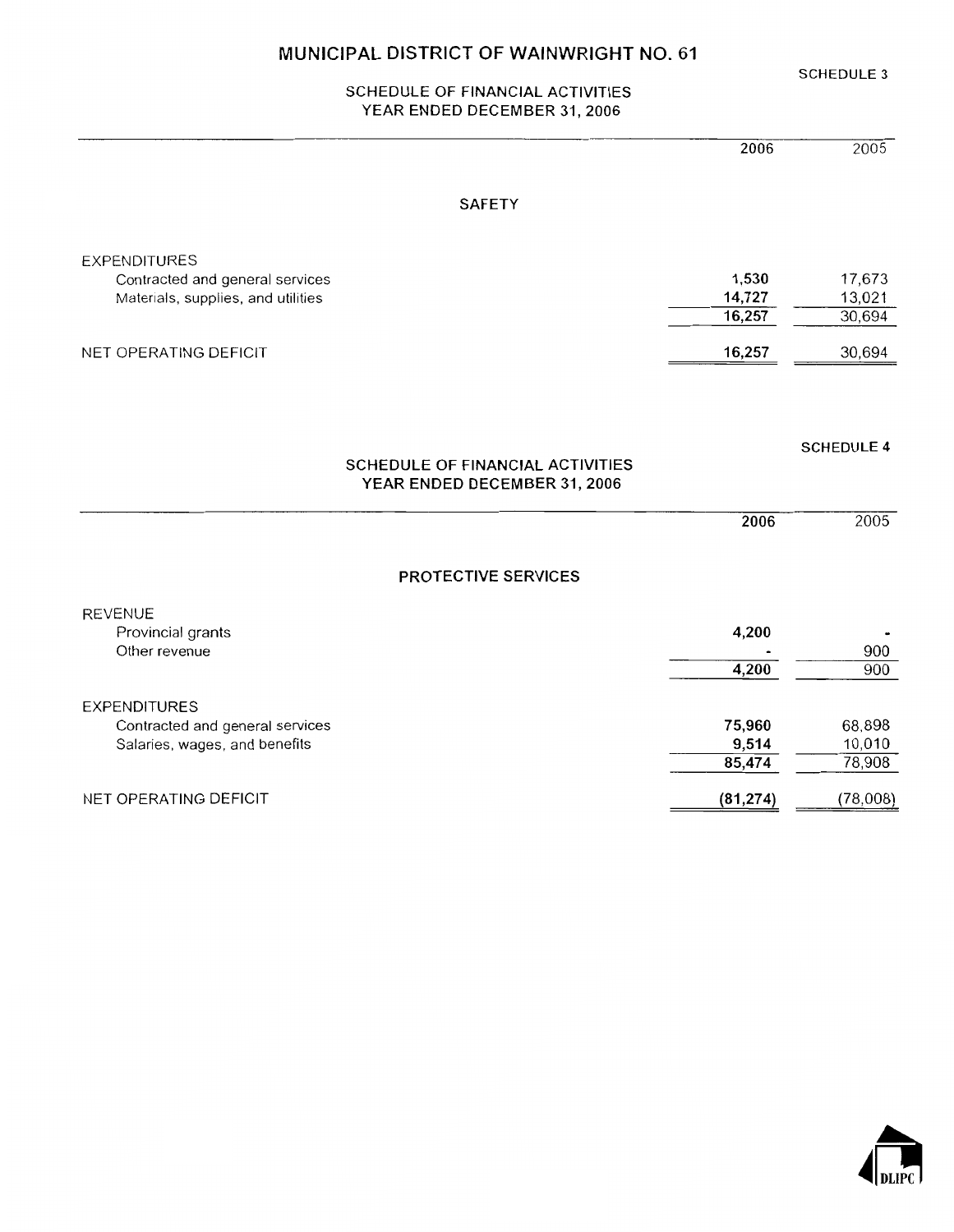SCHEDULE OF FINANCIAL ACTIVITIES YEAR ENDED DECEMBER 31, 2006

|                                    | 2006           | 2005        |
|------------------------------------|----------------|-------------|
| <b>TRANSPORTATION SERVICES</b>     |                |             |
| <b>REVENUE</b>                     |                |             |
| Provincial conditional grants      | 2,814,549      | 1,275,403   |
| Rental revenues                    | 6,893          | 9,289       |
| Sales of goods and services        | 416,853        | 98,002      |
| Sales to other governments         | 2,585          | 2,909       |
|                                    | 3,240,880      | 1,385,603   |
| <b>EXPENDITURES</b>                |                |             |
| Contracted and general services    | 10,939,299     | 3,758,365   |
| Materials, supplies, and utilities | 1,634,113      | 1,406,656   |
| Salaries, wages, and benefits      | 2,231,862      | 2,060,755   |
|                                    | 14,805,274     | 7,225,776   |
| NET OPERATING DEFICIT              | (11, 564, 394) | (5,840,173) |

#### SCHEDULE OF FINANCIAL ACTIVITIES YEAR ENDED DECEMBER 31, 2006

|                                    | 2006       | 2005       |
|------------------------------------|------------|------------|
| <b>WATER, SEWER AND GARBAGE</b>    |            |            |
| <b>REVENUE</b>                     |            |            |
| Local improvement taxes            | 420        | 420        |
| Sales of goods and services        | 29,519     | 28,710     |
|                                    | 29,939     | 29,130     |
| <b>EXPENDITURES</b>                |            |            |
| Contracted and general services    | 198,129    | 174,717    |
| Materials, supplies, and utilities | 9,459      | 8,815      |
| Salaries, wages, and benefits      | 37,223     | 30,630     |
|                                    | 244,811    | 214,162    |
| NET OPERATING DEFICIT              | (214, 872) | (185, 032) |



#### **SCHEDULE 5**

**SCHEDULE 6**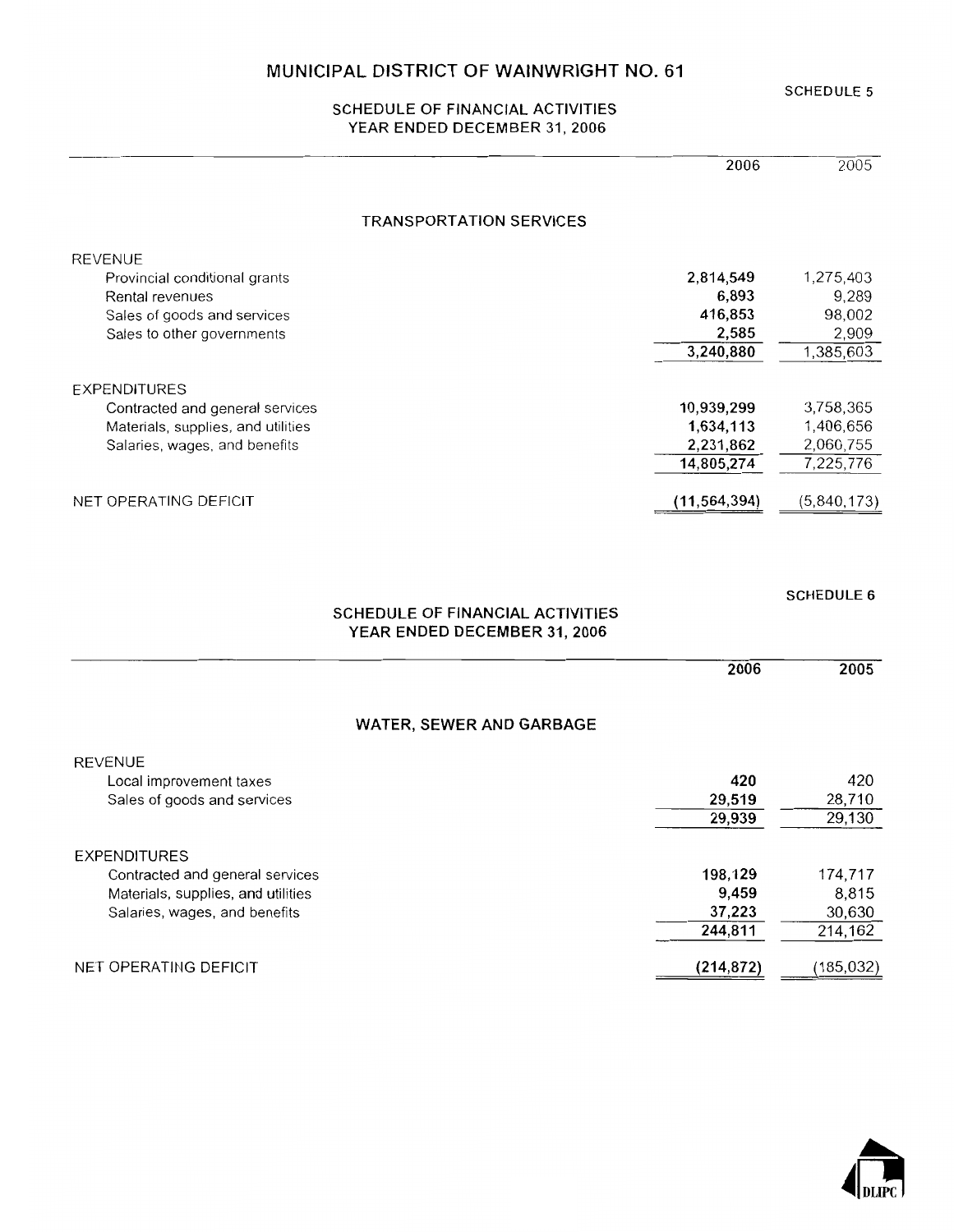**SCHEDULE 7** 

 $\blacksquare$ 

#### SCHEDULE OF FINANCIAL ACTIVITIES YEAR ENDED DECEMBER 31, 2006

|                                                |                                                                  | 2006               | 2005               |
|------------------------------------------------|------------------------------------------------------------------|--------------------|--------------------|
|                                                | <b>COMMUNITY SERVICES</b>                                        |                    |                    |
| <b>EXPENDITURES</b>                            |                                                                  |                    |                    |
| Grants to other organizations                  |                                                                  | 32,410             | 42,410             |
| NET OPERATING DEFICIT                          |                                                                  | (32, 410)          | (42, 410)          |
|                                                |                                                                  |                    | <b>SCHEDULE 8</b>  |
|                                                | SCHEDULE OF FINANCIAL ACTIVITIES<br>YEAR ENDED DECEMBER 31, 2006 |                    |                    |
|                                                |                                                                  | 2006               | 2005               |
|                                                | MUNICIPAL PLANNING AND ZONING                                    |                    |                    |
| <b>REVENUE</b>                                 |                                                                  |                    |                    |
| Other revenue                                  |                                                                  | 3,096              | 5,906              |
| Sales of goods and services                    |                                                                  | 22,660<br>25,756   | 12,810<br>18,716   |
|                                                |                                                                  |                    |                    |
| <b>EXPENDITURES</b>                            |                                                                  |                    |                    |
| Contracted and general services                |                                                                  | 7,275<br>64,022    | 3,293              |
| Salaries, wages, and benefits                  |                                                                  | 71,297             | 47,210<br>50,503   |
| NET OPERATING DEFICIT                          |                                                                  | (45, 541)          | (31, 787)          |
|                                                |                                                                  |                    | <b>SCHEDULE 9</b>  |
|                                                | SCHEDULE OF FINANCIAL ACTIVITIES<br>YEAR ENDED DECEMBER 31, 2006 |                    |                    |
|                                                |                                                                  | 2006               | 2005               |
|                                                | <b>AGRICULTURAL SERVICE BOARD</b>                                |                    |                    |
| <b>REVENUE</b>                                 |                                                                  |                    |                    |
| Other revenue                                  |                                                                  | 17,482             | 21,829             |
| Provincial conditional grants                  |                                                                  | 280,635            | 185,230            |
| Rental revenues<br>Sales of goods and services |                                                                  | 180<br>13,335      | 480<br>9,273       |
| Sales to other governments                     |                                                                  |                    | 14,016             |
|                                                |                                                                  | 311,632            | 230,828            |
| <b>EXPENDITURES</b>                            |                                                                  |                    |                    |
| Contracted and general services                |                                                                  | 80,490             | 65,832             |
| Materials, supplies, and utilities             |                                                                  | 310,206            | 267,273            |
| Salaries, wages, and benefits                  |                                                                  | 257,087<br>647,783 | 239,284<br>572,389 |
| NET OPERATING DEFICIT                          |                                                                  | (336, 151)         | (341               |
|                                                |                                                                  |                    |                    |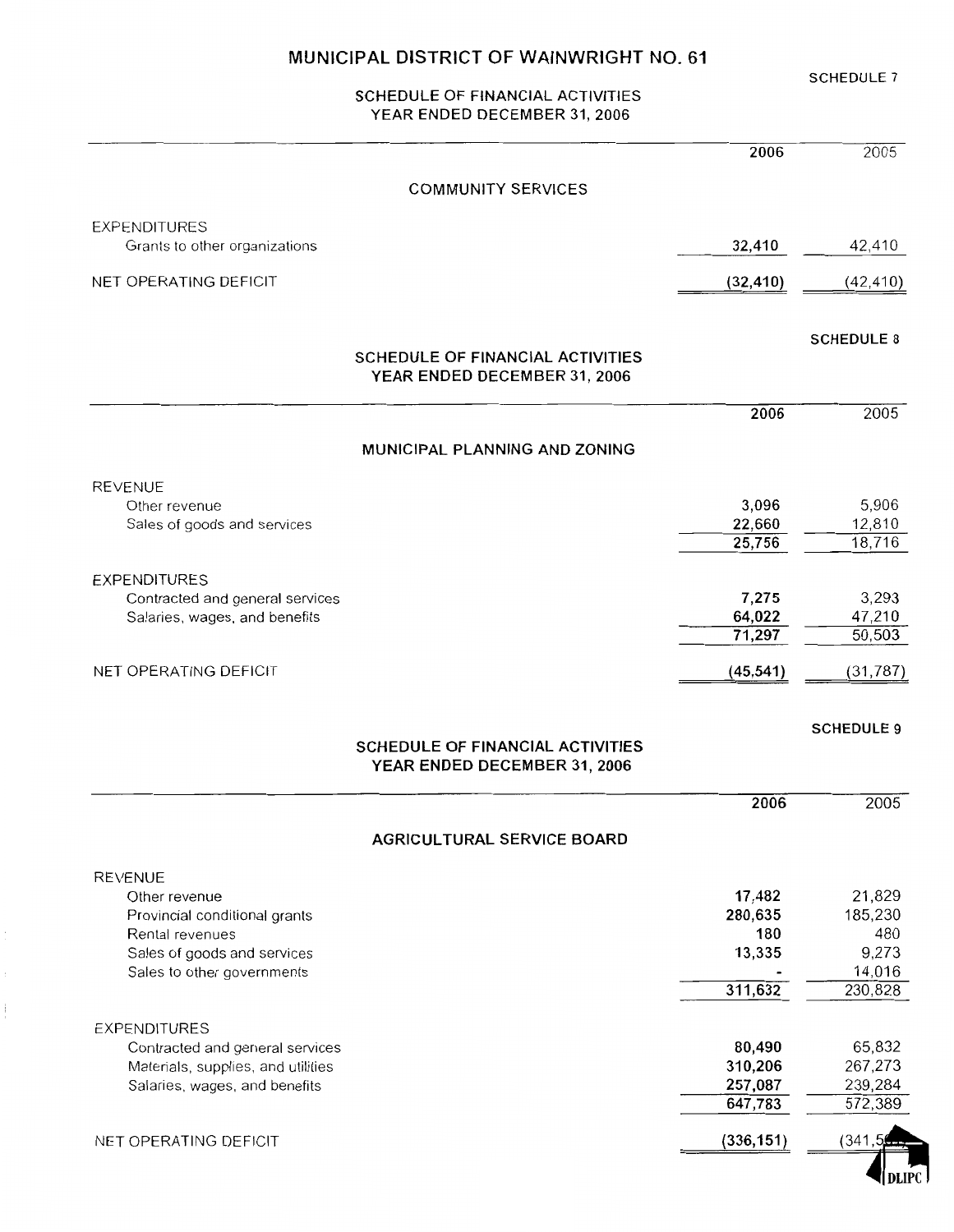**SCHEDULE 10** 

#### SCHEDULE OF FINANCIAL ACTIVITIES YEAR ENDED DECEMBER 31, 2006

| 2006 | 2005 |
|------|------|

#### RECREATION, PARKS AND CULTURE

| REVENUE                            |           |           |
|------------------------------------|-----------|-----------|
| Fees and rentals                   | 247,308   | 223,245   |
| Provincial conditional grants      | 8,000     | 8,000     |
|                                    | 255,308   | 231,245   |
| EXPENDITURES                       |           |           |
| Contracted and general services    | 52,835    | 53,170    |
| Contributions to Library Board     | 28,432    | 27.078    |
| Grants to other organizations      | 151,512   | 137,725   |
| Materials, supplies, and utilities | 66,977    | 65,497    |
| Salaries, wages, and benefits      | 121,410   | 118,810   |
|                                    | 421,166   | 402,280   |
| NET OPERATING DEFICIT              | (165,858) | (171,035) |

**SCHEDULE 11** 

#### SCHEDULE OF OPERATING EXPENDITURES BY OBJECT YEAR ENDED DECEMBER 31, 2006

|                                    | 2006       | 2005      |
|------------------------------------|------------|-----------|
| Contracted and general services    | 12,073,962 | 4,590,033 |
| Contributions to Library Board     | 28,432     | 27,078    |
| Grants to other organizations      | 183,922    | 180,135   |
| Materials, supplies, and utilities | 2,059,930  | 1,783,161 |
| Public relations                   | 20,725     | 24,688    |
| Salaries, wages, and benefits      | 3,397,550  | 3,126,167 |
|                                    |            |           |
|                                    | 17,764,521 | 9,731,262 |

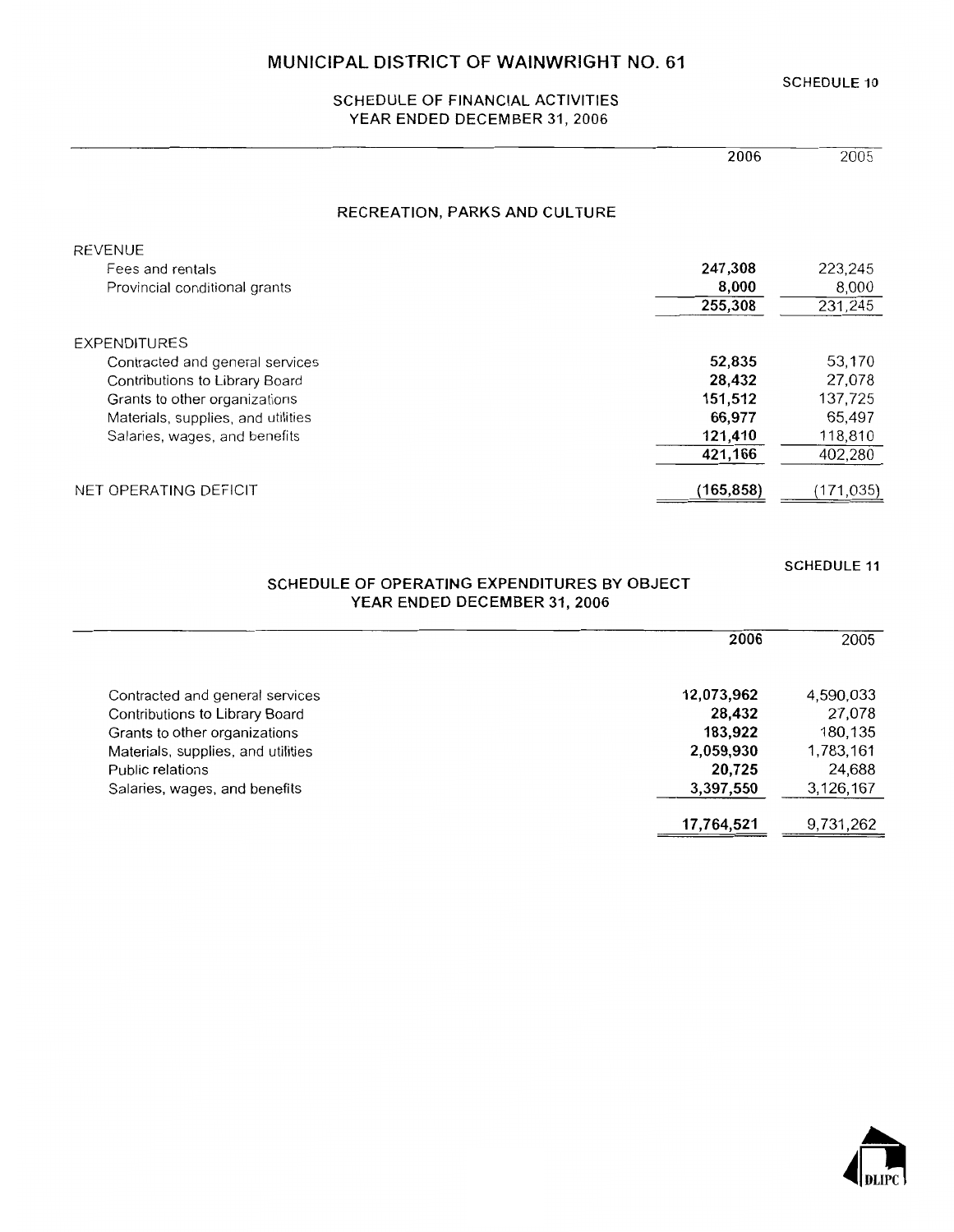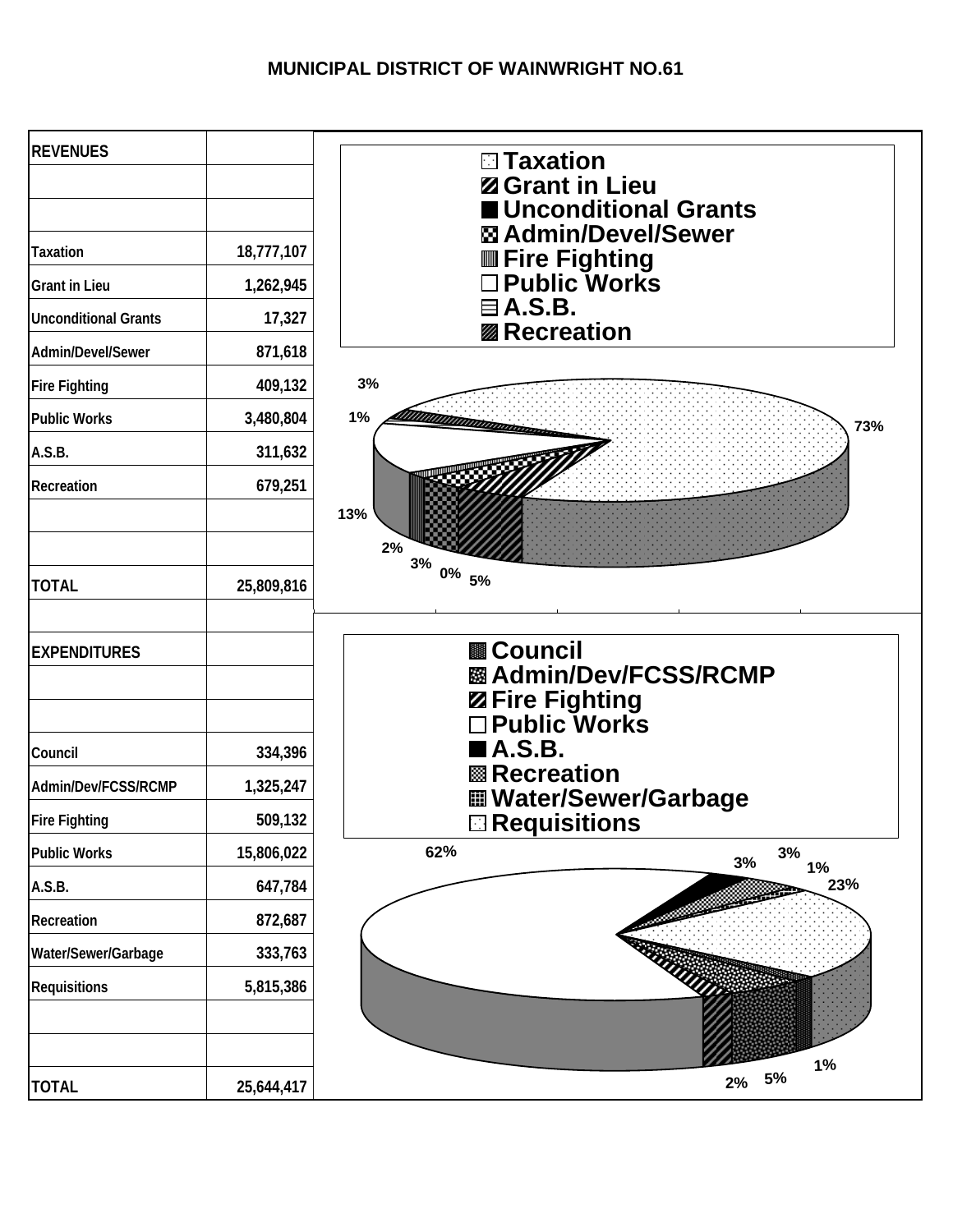### **M.D. OF WAINWRIGHT #61 2006 OPERATING BUDGET**

| <b>General Administration</b><br>20,975,945<br>20,873,302<br>Tax Levy - General<br>18,781,490<br>18,777,107<br>Grant in Lieu<br>1,262,945<br>1,262,945<br>Prov. Uncond. Grants<br>12,512<br>17,327<br>918,998<br>815,923<br><b>Other Revenue</b><br>422,364<br>409,132<br>422,364<br><b>Public Works</b><br>3,480,804<br>3,933,243<br><b>Grants</b><br>3,211,500<br><b>Other Revenue</b><br>666,254<br>721,743<br>30,820<br><b>Sewer</b><br>29,939<br>30,820<br>29,939<br><b>Planning &amp; Development</b><br>5,000<br>25,756<br>5.000<br>25,756<br>Ag. Service Board<br>307,651<br>311,632<br>Grants<br>280,201<br>280,635<br><b>Other Revenue</b><br>27,450<br>30,997<br>671,201<br>679,251<br>406,251<br>164,100<br>93,500<br>7,000<br>350<br>26,346,224<br>25,809,815<br><b>M.D. OF WAINWRIGHT #61</b><br><b>2006 OPERATING BUDGET</b><br><b>EXPENDITURES</b><br>350,700<br>334,396<br>350,700<br>334,396<br><b>General Administration</b><br>1,836,780<br>1,159,923<br>Salaries & Benefits<br>417,000<br>396,649<br><b>General Services</b><br>529,450<br>371,156<br>Goods & Supplies<br>53,000<br>45,173<br>Trf to Rural Rec. Reserve<br>30,000<br>30,000<br>Cont. to Capital<br>26,738<br>24,272<br>Cancellations<br>780,592<br>292,672<br>522,364<br><b>Fire &amp; Preventitive Service</b><br>509,132<br>15,000<br>9,515<br><b>Response Fees</b><br>General Services & Supplies<br>27,000<br>35,344<br>Cont. to Fire Reserves<br>276,111<br>278,311 | <b>REVENUES</b>                        | <b>BUDGET</b> | <b>ACTUAL</b> |           |
|---------------------------------------------------------------------------------------------------------------------------------------------------------------------------------------------------------------------------------------------------------------------------------------------------------------------------------------------------------------------------------------------------------------------------------------------------------------------------------------------------------------------------------------------------------------------------------------------------------------------------------------------------------------------------------------------------------------------------------------------------------------------------------------------------------------------------------------------------------------------------------------------------------------------------------------------------------------------------------------------------------------------------------------------------------------------------------------------------------------------------------------------------------------------------------------------------------------------------------------------------------------------------------------------------------------------------------------------------------------------------------------------------------------------------------------------------------------|----------------------------------------|---------------|---------------|-----------|
|                                                                                                                                                                                                                                                                                                                                                                                                                                                                                                                                                                                                                                                                                                                                                                                                                                                                                                                                                                                                                                                                                                                                                                                                                                                                                                                                                                                                                                                               |                                        |               |               |           |
|                                                                                                                                                                                                                                                                                                                                                                                                                                                                                                                                                                                                                                                                                                                                                                                                                                                                                                                                                                                                                                                                                                                                                                                                                                                                                                                                                                                                                                                               |                                        |               |               |           |
|                                                                                                                                                                                                                                                                                                                                                                                                                                                                                                                                                                                                                                                                                                                                                                                                                                                                                                                                                                                                                                                                                                                                                                                                                                                                                                                                                                                                                                                               |                                        |               |               |           |
|                                                                                                                                                                                                                                                                                                                                                                                                                                                                                                                                                                                                                                                                                                                                                                                                                                                                                                                                                                                                                                                                                                                                                                                                                                                                                                                                                                                                                                                               |                                        |               |               |           |
|                                                                                                                                                                                                                                                                                                                                                                                                                                                                                                                                                                                                                                                                                                                                                                                                                                                                                                                                                                                                                                                                                                                                                                                                                                                                                                                                                                                                                                                               |                                        |               |               |           |
|                                                                                                                                                                                                                                                                                                                                                                                                                                                                                                                                                                                                                                                                                                                                                                                                                                                                                                                                                                                                                                                                                                                                                                                                                                                                                                                                                                                                                                                               |                                        |               |               |           |
|                                                                                                                                                                                                                                                                                                                                                                                                                                                                                                                                                                                                                                                                                                                                                                                                                                                                                                                                                                                                                                                                                                                                                                                                                                                                                                                                                                                                                                                               | <b>Fire &amp; Preventative Service</b> |               |               |           |
|                                                                                                                                                                                                                                                                                                                                                                                                                                                                                                                                                                                                                                                                                                                                                                                                                                                                                                                                                                                                                                                                                                                                                                                                                                                                                                                                                                                                                                                               |                                        |               |               | 409,132   |
|                                                                                                                                                                                                                                                                                                                                                                                                                                                                                                                                                                                                                                                                                                                                                                                                                                                                                                                                                                                                                                                                                                                                                                                                                                                                                                                                                                                                                                                               |                                        |               |               |           |
|                                                                                                                                                                                                                                                                                                                                                                                                                                                                                                                                                                                                                                                                                                                                                                                                                                                                                                                                                                                                                                                                                                                                                                                                                                                                                                                                                                                                                                                               |                                        |               |               | 2,814,550 |
|                                                                                                                                                                                                                                                                                                                                                                                                                                                                                                                                                                                                                                                                                                                                                                                                                                                                                                                                                                                                                                                                                                                                                                                                                                                                                                                                                                                                                                                               |                                        |               |               |           |
|                                                                                                                                                                                                                                                                                                                                                                                                                                                                                                                                                                                                                                                                                                                                                                                                                                                                                                                                                                                                                                                                                                                                                                                                                                                                                                                                                                                                                                                               |                                        |               |               |           |
|                                                                                                                                                                                                                                                                                                                                                                                                                                                                                                                                                                                                                                                                                                                                                                                                                                                                                                                                                                                                                                                                                                                                                                                                                                                                                                                                                                                                                                                               |                                        |               |               |           |
|                                                                                                                                                                                                                                                                                                                                                                                                                                                                                                                                                                                                                                                                                                                                                                                                                                                                                                                                                                                                                                                                                                                                                                                                                                                                                                                                                                                                                                                               |                                        |               |               |           |
|                                                                                                                                                                                                                                                                                                                                                                                                                                                                                                                                                                                                                                                                                                                                                                                                                                                                                                                                                                                                                                                                                                                                                                                                                                                                                                                                                                                                                                                               |                                        |               |               |           |
|                                                                                                                                                                                                                                                                                                                                                                                                                                                                                                                                                                                                                                                                                                                                                                                                                                                                                                                                                                                                                                                                                                                                                                                                                                                                                                                                                                                                                                                               |                                        |               |               |           |
|                                                                                                                                                                                                                                                                                                                                                                                                                                                                                                                                                                                                                                                                                                                                                                                                                                                                                                                                                                                                                                                                                                                                                                                                                                                                                                                                                                                                                                                               |                                        |               |               |           |
|                                                                                                                                                                                                                                                                                                                                                                                                                                                                                                                                                                                                                                                                                                                                                                                                                                                                                                                                                                                                                                                                                                                                                                                                                                                                                                                                                                                                                                                               |                                        |               |               |           |
|                                                                                                                                                                                                                                                                                                                                                                                                                                                                                                                                                                                                                                                                                                                                                                                                                                                                                                                                                                                                                                                                                                                                                                                                                                                                                                                                                                                                                                                               |                                        |               |               |           |
|                                                                                                                                                                                                                                                                                                                                                                                                                                                                                                                                                                                                                                                                                                                                                                                                                                                                                                                                                                                                                                                                                                                                                                                                                                                                                                                                                                                                                                                               | Recreation                             |               |               |           |
|                                                                                                                                                                                                                                                                                                                                                                                                                                                                                                                                                                                                                                                                                                                                                                                                                                                                                                                                                                                                                                                                                                                                                                                                                                                                                                                                                                                                                                                               | <b>Recreation Area Levies</b>          |               |               | 406,251   |
|                                                                                                                                                                                                                                                                                                                                                                                                                                                                                                                                                                                                                                                                                                                                                                                                                                                                                                                                                                                                                                                                                                                                                                                                                                                                                                                                                                                                                                                               | Wainwright Rec. Board                  |               |               | 159,892   |
|                                                                                                                                                                                                                                                                                                                                                                                                                                                                                                                                                                                                                                                                                                                                                                                                                                                                                                                                                                                                                                                                                                                                                                                                                                                                                                                                                                                                                                                               | Riverdale Mini Park                    |               |               | 104,846   |
|                                                                                                                                                                                                                                                                                                                                                                                                                                                                                                                                                                                                                                                                                                                                                                                                                                                                                                                                                                                                                                                                                                                                                                                                                                                                                                                                                                                                                                                               | Arm Lake                               |               |               | 7,949     |
|                                                                                                                                                                                                                                                                                                                                                                                                                                                                                                                                                                                                                                                                                                                                                                                                                                                                                                                                                                                                                                                                                                                                                                                                                                                                                                                                                                                                                                                               | <b>Other Revenue</b>                   |               |               | 313       |
|                                                                                                                                                                                                                                                                                                                                                                                                                                                                                                                                                                                                                                                                                                                                                                                                                                                                                                                                                                                                                                                                                                                                                                                                                                                                                                                                                                                                                                                               | <b>TOTAL REVENUE</b>                   |               |               |           |
|                                                                                                                                                                                                                                                                                                                                                                                                                                                                                                                                                                                                                                                                                                                                                                                                                                                                                                                                                                                                                                                                                                                                                                                                                                                                                                                                                                                                                                                               |                                        |               |               |           |
|                                                                                                                                                                                                                                                                                                                                                                                                                                                                                                                                                                                                                                                                                                                                                                                                                                                                                                                                                                                                                                                                                                                                                                                                                                                                                                                                                                                                                                                               |                                        |               |               |           |
|                                                                                                                                                                                                                                                                                                                                                                                                                                                                                                                                                                                                                                                                                                                                                                                                                                                                                                                                                                                                                                                                                                                                                                                                                                                                                                                                                                                                                                                               | Council                                |               |               |           |
|                                                                                                                                                                                                                                                                                                                                                                                                                                                                                                                                                                                                                                                                                                                                                                                                                                                                                                                                                                                                                                                                                                                                                                                                                                                                                                                                                                                                                                                               |                                        |               |               |           |
|                                                                                                                                                                                                                                                                                                                                                                                                                                                                                                                                                                                                                                                                                                                                                                                                                                                                                                                                                                                                                                                                                                                                                                                                                                                                                                                                                                                                                                                               |                                        |               |               |           |
|                                                                                                                                                                                                                                                                                                                                                                                                                                                                                                                                                                                                                                                                                                                                                                                                                                                                                                                                                                                                                                                                                                                                                                                                                                                                                                                                                                                                                                                               |                                        |               |               |           |
|                                                                                                                                                                                                                                                                                                                                                                                                                                                                                                                                                                                                                                                                                                                                                                                                                                                                                                                                                                                                                                                                                                                                                                                                                                                                                                                                                                                                                                                               |                                        |               |               |           |
|                                                                                                                                                                                                                                                                                                                                                                                                                                                                                                                                                                                                                                                                                                                                                                                                                                                                                                                                                                                                                                                                                                                                                                                                                                                                                                                                                                                                                                                               |                                        |               |               |           |
|                                                                                                                                                                                                                                                                                                                                                                                                                                                                                                                                                                                                                                                                                                                                                                                                                                                                                                                                                                                                                                                                                                                                                                                                                                                                                                                                                                                                                                                               |                                        |               |               |           |
|                                                                                                                                                                                                                                                                                                                                                                                                                                                                                                                                                                                                                                                                                                                                                                                                                                                                                                                                                                                                                                                                                                                                                                                                                                                                                                                                                                                                                                                               |                                        |               |               |           |
|                                                                                                                                                                                                                                                                                                                                                                                                                                                                                                                                                                                                                                                                                                                                                                                                                                                                                                                                                                                                                                                                                                                                                                                                                                                                                                                                                                                                                                                               | Trf to Reserve                         |               |               |           |
|                                                                                                                                                                                                                                                                                                                                                                                                                                                                                                                                                                                                                                                                                                                                                                                                                                                                                                                                                                                                                                                                                                                                                                                                                                                                                                                                                                                                                                                               |                                        |               |               |           |
|                                                                                                                                                                                                                                                                                                                                                                                                                                                                                                                                                                                                                                                                                                                                                                                                                                                                                                                                                                                                                                                                                                                                                                                                                                                                                                                                                                                                                                                               |                                        |               |               |           |
|                                                                                                                                                                                                                                                                                                                                                                                                                                                                                                                                                                                                                                                                                                                                                                                                                                                                                                                                                                                                                                                                                                                                                                                                                                                                                                                                                                                                                                                               |                                        |               |               |           |
|                                                                                                                                                                                                                                                                                                                                                                                                                                                                                                                                                                                                                                                                                                                                                                                                                                                                                                                                                                                                                                                                                                                                                                                                                                                                                                                                                                                                                                                               |                                        |               |               |           |
| 148,572                                                                                                                                                                                                                                                                                                                                                                                                                                                                                                                                                                                                                                                                                                                                                                                                                                                                                                                                                                                                                                                                                                                                                                                                                                                                                                                                                                                                                                                       | Fire Area Requisitions                 |               |               | 142,913   |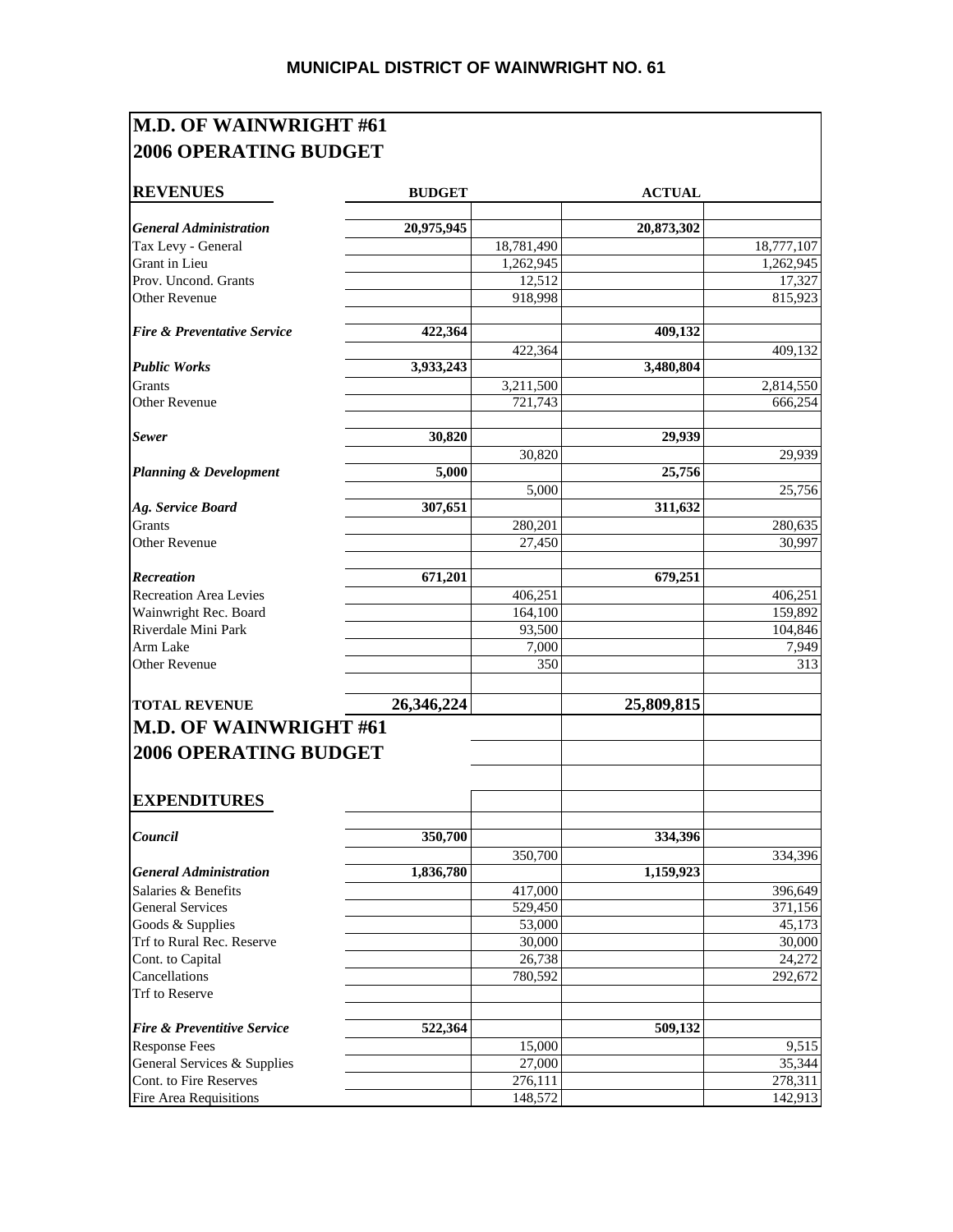| Cont. to Capital                                |            | 55,681            |            | 43,050            |
|-------------------------------------------------|------------|-------------------|------------|-------------------|
| <b>Disaster Services</b>                        | 5,000      |                   | 711        |                   |
|                                                 |            | 5,000             |            | 711               |
|                                                 |            |                   |            |                   |
| <b>RCMP</b> Services                            | 40,000     |                   | 39,905     |                   |
|                                                 |            | 40,000            |            | 39,905            |
| <b>Public Works</b>                             | 15,519,923 |                   | 15,789,765 |                   |
| Salaries & Benefits                             |            | 2,538,000         |            | 2,231,862         |
| <b>General Services</b>                         |            | 10,846,072        |            | 10,908,730        |
| General & Equip Supplies                        |            | 1,159,000         |            | 1,281,463         |
| Const & Maint Materials<br><b>Utilities</b>     |            | 345,000<br>42,000 |            | 341,710<br>41,509 |
| Cont. to Capital                                |            | 589,851           |            | 984,491           |
| Cont. to Reserve                                |            | $\Omega$          |            | $\overline{0}$    |
|                                                 |            |                   |            |                   |
| <b>Safety</b>                                   | 35,250     |                   | 16,257     |                   |
| <b>General Services</b>                         |            | 17,750            |            | 1,530             |
| <b>General Supplies</b>                         |            | 17,500            |            | 14,727            |
|                                                 |            |                   |            |                   |
| <b>Water Service</b>                            | 61,650     |                   | 67,379     |                   |
| Salaries & Benefits                             |            | 41,000            |            | 37,223            |
| <b>General Services</b>                         |            | 12,650            |            | 22,685            |
| <b>General Supplies</b>                         |            | 8,000             |            | 7,471             |
| Cont. to Capital                                |            |                   |            |                   |
| Cont. to Reserve                                |            |                   |            |                   |
|                                                 |            |                   |            |                   |
| <b>Sewer Service</b><br><b>General Services</b> | 38,000     |                   | 43,942     |                   |
| <b>General Supplies</b>                         |            | 35,000<br>3,000   |            | 41,955<br>1,988   |
|                                                 |            |                   |            |                   |
| <b>Garbage Collection</b>                       | 227,540    |                   | 222,442    |                   |
| <b>General Services</b>                         |            | 173,000           |            | 167,902           |
| Cont. to Capital                                |            | 54,540            |            | 54,540            |
|                                                 |            |                   |            |                   |
| <b>Social Services</b>                          | 32,410     |                   | 32,410     |                   |
| <b>FCSS Contribution</b>                        |            | 32,410            |            | 32,410            |
|                                                 |            |                   |            |                   |
| <b>Cemeteries</b>                               | $\bf{0}$   |                   | $\bf{0}$   |                   |
| Grants                                          |            | $\boldsymbol{0}$  |            | $\boldsymbol{0}$  |
|                                                 |            |                   |            |                   |
| <b>Planning &amp; Development</b>               | 90,250     |                   | 92,298     |                   |
| Salaries & Benefits                             |            | 69,750            |            | 64,373            |
| General Services & Supplies                     |            | 20,500            |            | 27,926            |
| Ag. Service Board                               | 751,725    |                   |            |                   |
| General Service - ASB General                   |            | 27,000            | 647,784    |                   |
| General Service - Administration                |            | 246,100           |            | 14,387<br>222,081 |
| General Service - Pest Control                  |            | 72,250            |            | 64,366            |
| General Service - Tankloaders                   |            | 24,000            |            | 13,853            |
| General Service - Weed Control                  |            | 326,250           |            | 278,811           |
| General Service - AESA                          |            | 52,125            |            | 52,454            |
| General Service - Animal Control                |            | 4,000             |            | 1,830             |
| <b>Transfer to Seed Plants</b>                  |            | $\mathbf{0}$      |            |                   |
| Cont. to Capital                                |            | $\Omega$          |            | 1                 |
|                                                 |            |                   |            |                   |
| Recreation                                      | 951,831    |                   | 872,687    |                   |
| Wainwright Rural Rec. Bd                        |            | 190,600           |            | 162,262           |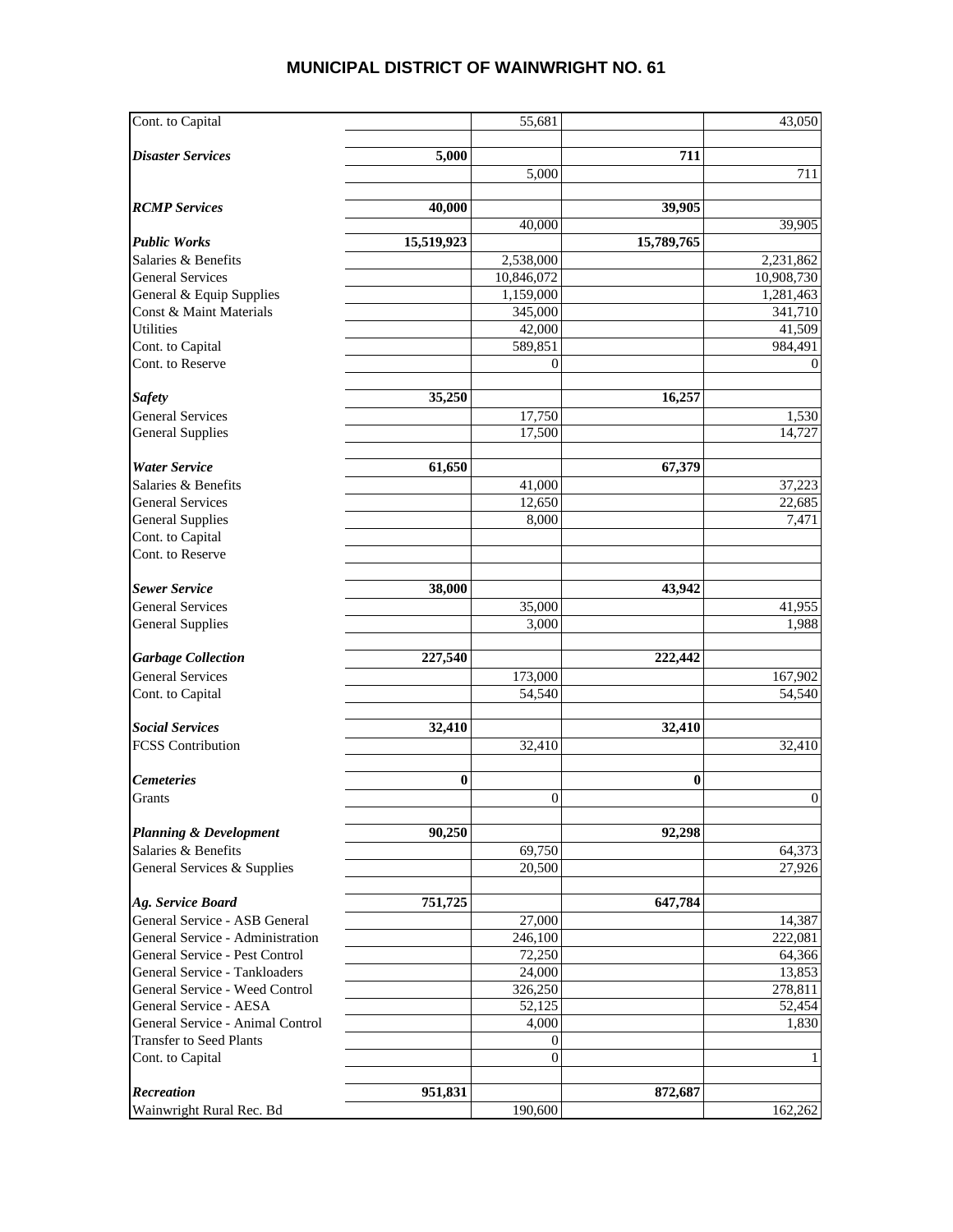| Riverdale Mini Park            |            | 200,700   |            | 181,313   |
|--------------------------------|------------|-----------|------------|-----------|
| Arm Lake Rec. Area             |            | 54.718    |            | 25,535    |
| Campsites                      |            | 8.400     |            | 7,097     |
| <b>General Recreation</b>      |            | 91,162    |            | 90,228    |
| Requisitions                   |            | 406.251   |            | 406,251   |
| <b>Requisitions</b>            | 5,828,978  |           | 5,815,386  |           |
| Northern Lights Library System |            | 28,435    |            | 28,432    |
| <b>ASFF</b>                    |            | 5,361,683 |            | 5,362,492 |
| Sep. District                  |            | 93,107    |            | 92,036    |
| <b>Ambulance Society</b>       |            | 193,355   |            | 180,028   |
| <b>Battle River Foundation</b> |            | 152.398   |            | 152.398   |
| <b>TOTAL EXPENDITURES</b>      | 26,292,401 |           | 25,644,417 |           |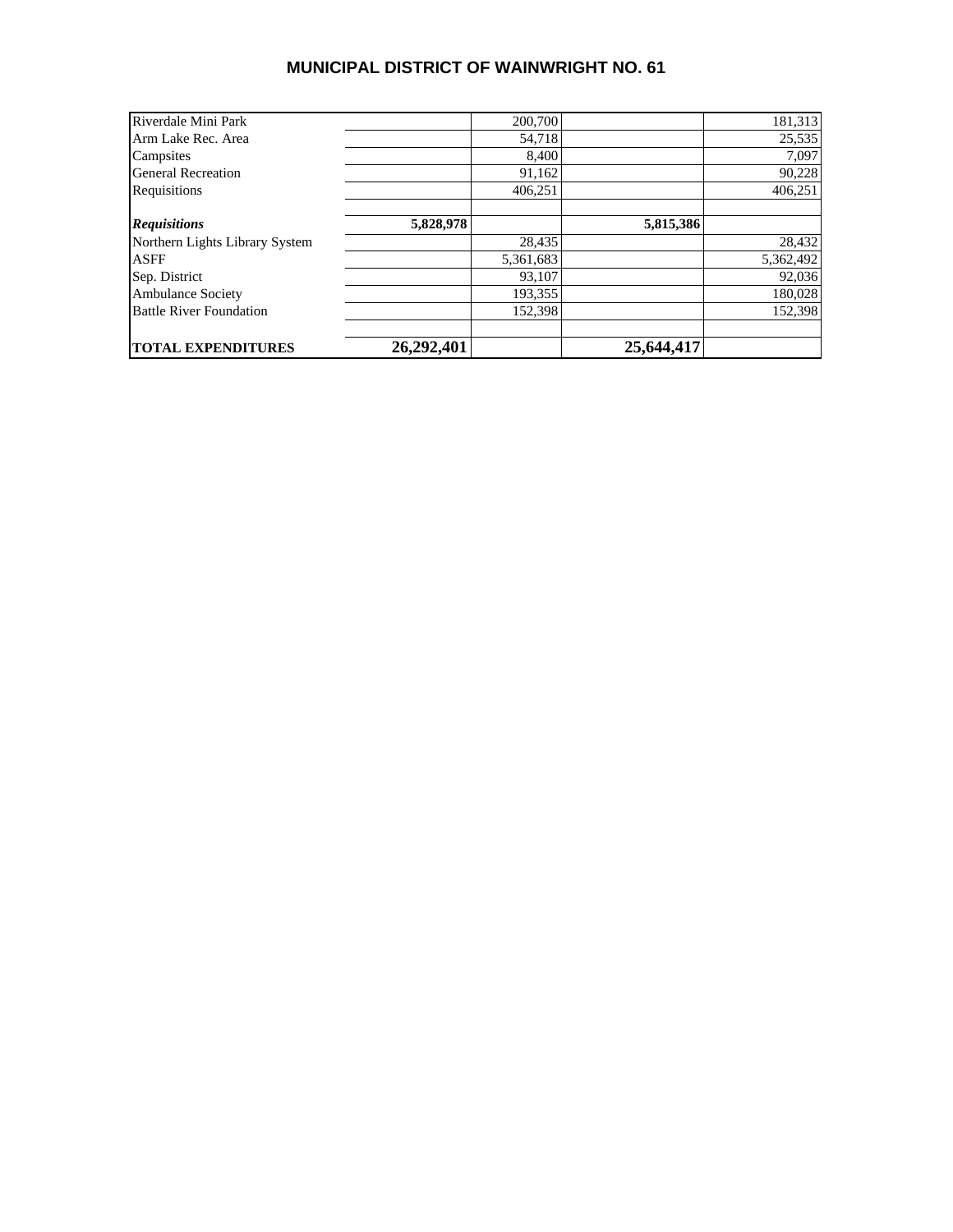#### **2006 AGRICULTURAL SERVICE BOARD REPORT**

#### **Board Composition:**

| Doug Fletcher    | Councillor (Chairman)                  |
|------------------|----------------------------------------|
| Ted Wilkinson    | Councillor                             |
| Lyle Oracheski   | Farm Member                            |
| Doug White       | Farm Member                            |
| Keith Brower     | Farm Member                            |
| James Schwindt   | Agricultural Fieldman                  |
| Somerlee Bennett | <b>Assistant Agricultural Fieldman</b> |
| Rod Gabrielson   | Pest Control Officer                   |

A total of 4 Agricultural Service Board meetings were held in 2006.

#### **ADMINISTRATION:**

The ASB received grants from Alberta Agriculture in the amounts of \$177,375.75 (Provincial ASB Grant), \$57,700.00 (Rat Control Grant), and \$45,125.00 (Alberta Environmentally Sustainable Agriculture Grant). The Provincial ASB Grant has received an increase in funding and the M.D. qualifies for the full grant at \$150,000.00/year. All rural Municipalities in Alberta are eligible to qualify for this grant amount. In 2006 the M.D. of Wainwright also qualified for an additional \$27,375.75 of one time funding for 2006 (this amount is included in the overall ASB grant listed above). The ASB continued to support the Town of Wainwright's noxious weed control program in the amount of \$4,000.00. The M.D. hosted the second Rural Routes Supper and Social, which again proved to be a very popular event with 261 ratepayers attending. The M.D. also created and distributed 500 copies of an M.D. Calendar. Both of these projects have been approved by Council and will happen again in 2007. We also participated in the Wainwright Trade Show with a Municipal District of Wainwright Booth.

#### **WEED CONTROL:**

The M.D. maintained three weed inspectors and three GPS equipped trucks. They were, again, stationed in Irma, Wainwright and Edgerton respectively. 2006 brought adequate moisture levels and increased levels of some weeds. Due to the increased population of toadflax in 2006 the M.D. was not able to meet our spraying commitment to Western Area Training Center (WATC) this year. The WATC had their own crews undertake some of the weed control on the base and this will continue in 2007. Spotted Knapweed has been found in the WATC and Base Environmental and Public Lands staff has been working to address the issue. We completed our general roadside program and responded to all submitted weed calls. Toadflax, Scentless Chamomile, Leafy Spurge and other noxious weeds continue to be our focus areas. Scentless Chamomile and Toadflax continued to cause significant challenges in various areas of the municipality in 2006. We anticipate and look forward to a successful 2007.

#### **MUNICIPAL PROJECTS, DEMONSTRATIONS & EXTENSION ACTIVITIES**

This year we received \$45,125.00 from the Alberta Environmentally Sustainable Agriculture Program. Our intent was to provide information and programs on Integrated Crop Management, Nutrient Management and most importantly, Grazing and Riparian Management. We provided projects to producers that included Battle River watershed remote sensing project, 3 swath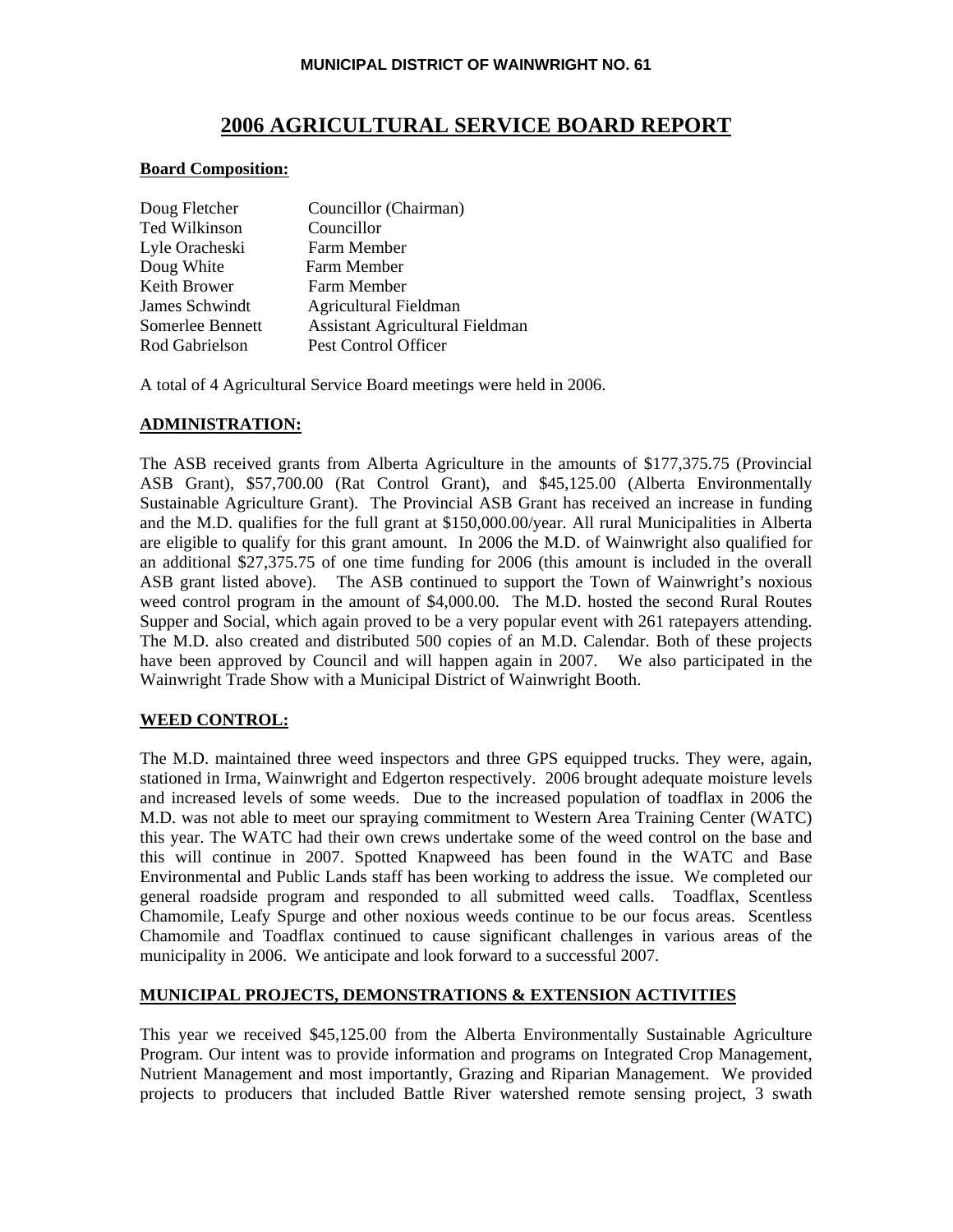grazing oat crop projects, and the Seed Cleaning Plant plot demo site west of town showcasing oat varieties and fertilizer application. Seminars held this past year included the Grazing school for Women, (with 26 participants), Farm Tech, Optimizing Crop Production, Agronomy Conference and Energy Production (all 4 seminars resulted in 53 participants). A Shelterbelt Awareness and Diagnostics program was presented with 54 producers attending, who learned how to preserve current tree stands. Environmental Farms Plan meetings were launched with 36,064 acres represented this year. From EFP workshop#1, 55 producers took part, and from EFP workshop#2, 41 producers attended. A total of 15 plans were reviewed by the EFP committee; and accessed CAFSP funding. The second Annual "Rural Routes Supper and Social" in partnership with Key 83, was held for our local agricultural families. Thank you to everyone who attended and we look forward to seeing everyone again on August 10, 2007, 5:30p.m. Wainwright Elks Hall. The Municipal Calendar contest was also held this year with a large number of entries and a wonderful calendar layout. This project will also be underway in 2007. We look forward to seeing more beautiful pictures taken around the municipality. We had a great time with our educational programs (Cool Ag School and Wetland Preservation) for our urban and rural Grade 4 students from all across the municipality.

Our Assistant Agricultural Fieldman, Somerlee Bennett has moved on to a new position in Strathcona County. Somerlee will be missed by all, and we wish her the best of luck in her new position. We would also like to welcome our new Assistant Agricultural Fieldman, Aimee Wonsik.

If you are interested in becoming involved in any of our programs, if you have ideas/issues or would like to attend any of our events, please feel free to contact the Assistant Agricultural Fieldman, Aimee Wonsik at (780) 842-4454.

#### **PEST CONTROL:**

Skunks are on the increase throughout the Municipality and the M.D. has purchased 6 additional traps. With the increase in snow and the filling of sloughs, beaver problems have been becoming more prevalent and we anticipate them to also be a problem in 2007. The coyote population continues to be high and we have received a few calls, but the landowners seem to be addressing this issue on their individual farms. The Rat Control program is still going through some administrative changes, but I am happy to report that there have been not rat infestations in the M.D. this year.

Rod Gabrielson continues to be our Rat Control Officer and he also assists the municipality with beaver and skunk control work. If you have any questions or concerns about "RATS", please feel free to contact Rod Gabrielson at (780) 842-7285 or the M.D. office at (780) 842-4454.

The above is a brief report on the activities of the Agricultural Service Board in 2006.

We extend our thanks to the Municipal Council, staff and the members of the Agricultural Service Board for their cooperation, guidance and assistance in 2006.

Respectfully Submitted,

James Schwindt Agricultural Fieldman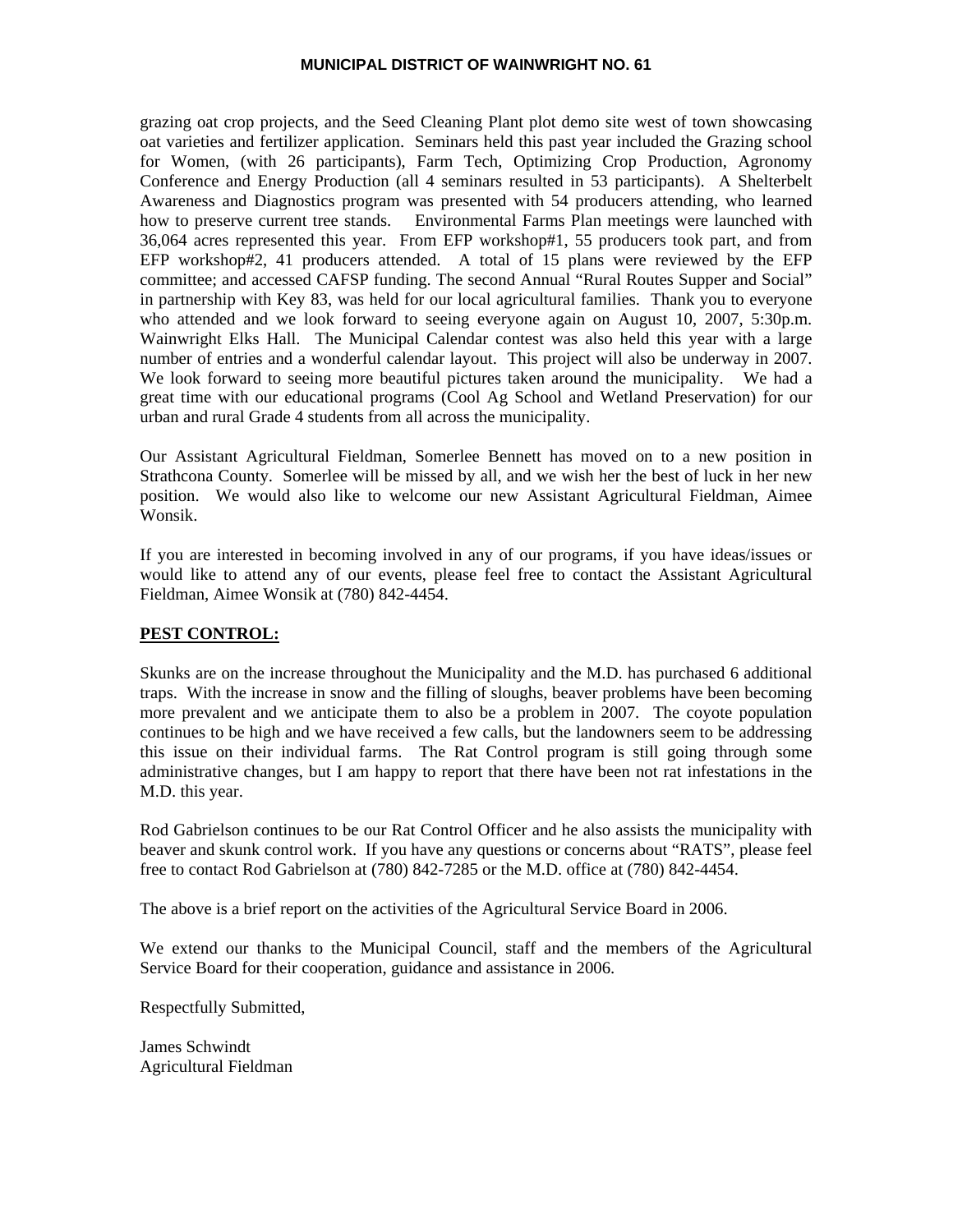### **2006 DEVELOPMENT OFFICER'S ANNUAL REPORT**

Development throughout the municipality was above average throughout the year with 73 permits approved for a total value of \$10,649,400, almost double the previous year. There were 48 single-family dwellings, 1 commercial or industrial building and 24 others.

Oil-related development such as pipelines, flow lines, pump jacks, tanks, etc. are not included in the above statistics.

The M.D. would like to remind all residents that all houses and residential garages built within the M.D. of Wainwright require a development permit. Development permits are required for all development on parcels of 80 acres or less. If you have any questions, please feel free to contact the office with your inquiries.

This year subdivision activity has increased again with 30 applications being received; 25 approvals, 3 referrals from the Town of Wainwright and a neighboring county and 3 applications being carried over into 2007. This is a substantial increase over 2005.

Alberta Labor is responsible for issuing building, electrical, plumbing, heating and gas permits. These permits are required for all housing, residential garages and other commercial buildings. The M.D office can provide a list of agencies authorized to work within our municipality. If you have questions regarding the Building Code, please contact Alberta Labor with your concerns.

Our statistics indicate that 285 oil/gas well applications were applied for in 2006, a 56% increase over 2005. This is a significant increase in oil activity through out the year.

My appreciation and thanks to the M. D. staff for all their support and to the Councillors for their help and cooperation in carrying out my duties.

Respectfully submitted,

Norma Schiefer Development Officer